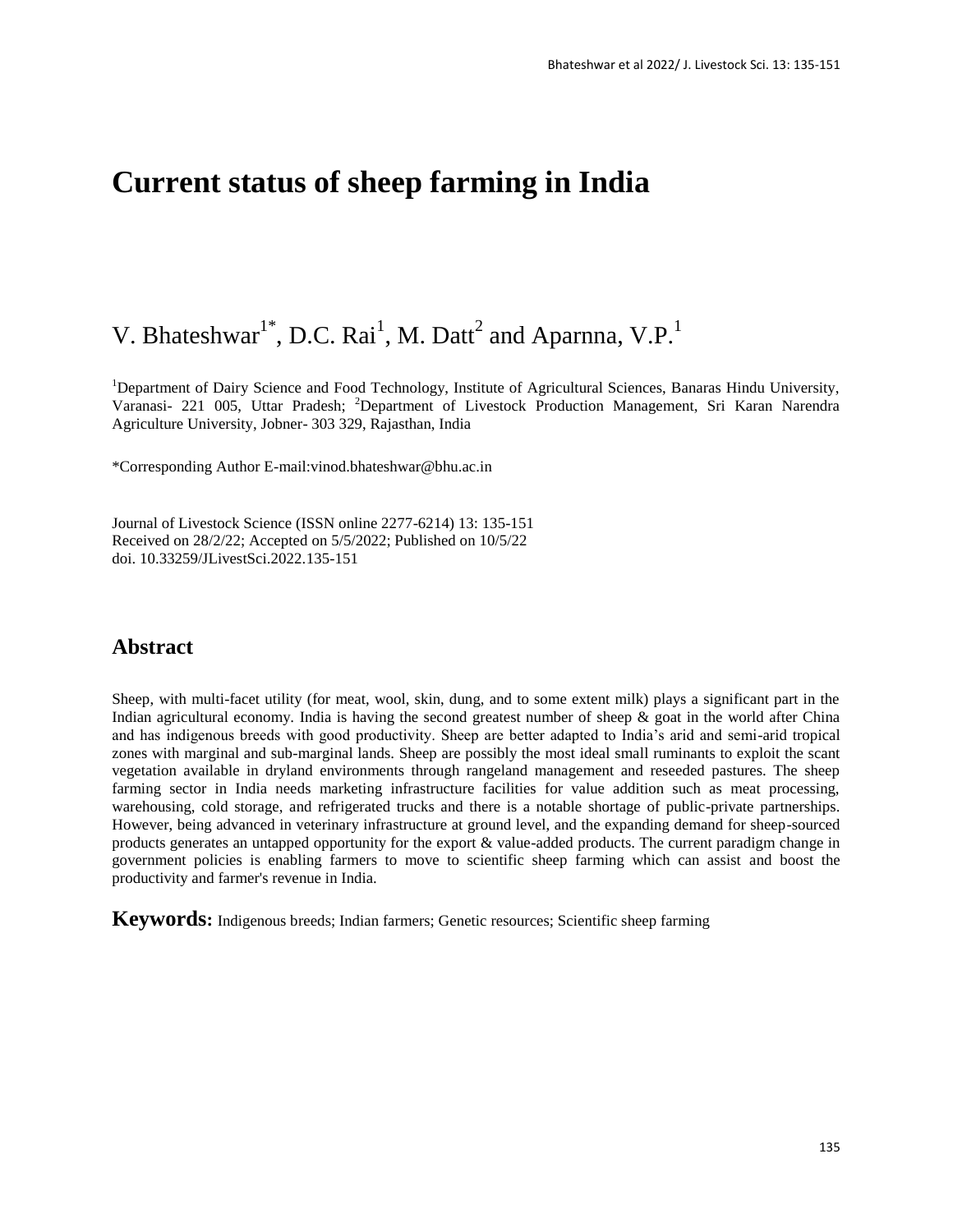# **Introduction**

Small ruminants (sheep and goats) play a significant role in the socio-economic and cultural livelihood of the rural folk in India. It provides livelihood to two-thirds of the rural community.The rural population constitutes 72.22% out of which the majority are dependent directly orindirectlyon agricultureand livestock-related occupations. According to the  $20<sup>th</sup>$  livestock census (2019), species-wise out of total livestock available in the country, around 36.04% are cattle, 27.74% are goat, 20.74% are buffaloes, 13.83% are sheep and 1.69% are pigs. All other species of livestock are less than 0.23% of the total livestock. The small ruminants suites the need forthe small landholder and village system due to low initial investment, ease of rearing, and high feed conversion efficiency. Besides this, they are very well adapted to the harsh climate, long migration, resistance to tropical diseases, poor nutrition, and shortage of drinking water and water quality.

Sheep with multi-facet utility (for meat, wool, skin, manure, and to some extent milk) play a vital role in the Indian agrarian economy. They are better adapted to arid and semi-arid tropics with marginal and sub-marginal lands. They are perhaps the most suitable small ruminants to utilize the sparse vegetation available in dryland areas through rangeland management and reseeded pastures (Adegbeye et al., 2020). Sheep farming is important source of livelihood in various parts of underdeveloped or developing world viz. steppe (Inal et al., 2021), Chiapas, Mexico (Rebello-Morales et al., 2021), North Caucasus (Gogav et al., 2021) and Algeria (Merrouchi et al., 2021). According to the Food and Agriculture Organization Corporate Statistical Database (FAOSTAT) (2019) database of the United Nations Food and Agriculture Organization, the top three countries by the number of heads of sheep were: Mainland China (163.48 million heads), India (74.26 million) and Australia (65.75 million). India ranks second in sheep population and accounts for more than 4.03% of the world population (FAOSTAT, 2019) with 74.26 million sheep to its record.

In India from post-independence 1951 (39.10 million) till the 2019 livestock census (74.26 million) the sheep population increased by 89 %. Sheep husbandry or sheep farming is the backbone of the rural economy in India. Indigenous sheep contribute greatly to the agrarian economy, especially in areas where crop and dairy farming are not economical and play an important role in the livelihood of a large proportion of small and marginal farmers and landless laborers. Sheep were developed following domestication and natural and human selection over the past 12,000 years. They provide a dependable source of income to the animal owners. According to the FAO World Watch List (2000), there are 60 breeds of sheep in India. This list includes both well recognized and lesser-known breeds along with some wild species and according to the National Bureau of Animal Genetic Resources NBAGR (2021), details of 44 distinguished sheep breeds are available. These sheep breeds are well adapted to specific agroclimatic regions of the country. The current number of breeds of sheep is likely an underestimation as a large proportion of indigenous livestock populations in developing countries including India, are yet to be described at phenotypic and genetic levels. Genetic diversity signifies a unique resource to respond to the present and future needs of sheep production and human needs.

### **Importance of livestock sector with special reference to sheep**

Sheep Husbandry or sheep farming contributes significantly not only to numbers but also to sustainable livelihood options in the country. It has been observed in recent days that the sheep population has increased in the areas of Telangana, Andhra Pradesh, and Karnataka (Table 1), where farmer suicides due to crop failure were more. Sheep are the lifeline in areas where crop failure is commonplace and the rural population, NGOs, and also government is realizing the importance of this species in sustaining their livelihood. According to the  $20<sup>th</sup>$  livestock censusby India's Department of Animal husbandry and Dairying (DAHD) (2019), Telangana ranks first in sheep population with nearly 25.72% sheep population followed by Andhra Pradesh (23.70%) and Karnataka (14.95%). Large ruminants are specifically reared for milk production in our country and therefore they are out of production for a significant part of their life. However, sheep are such an animal that isa true sense act as a security option and remain always ready for cash option with the farmer. Utilizing sheep husbandry as a livelihood security option in arid and semi-arid regions of India can be tried to minimize dependency on rain-fed crops.

#### **Sheep genetic resources**

India is one of the few countries in the world, which has contributed richly to the international livestock gene pool and improvement of animal production in the world. Sheep biodiversity in India is characterized by a high degree of endemism and variations in agro-climatic conditions of the different regions have led to the development of various breeds/strains that are well adapted to a specific set of environmental conditions. These breeds have generally been named after their place of origin and some based on their prominent characteristics. A few breeds have evolved from the base populations created by crossing native and fine wool exotic breeds.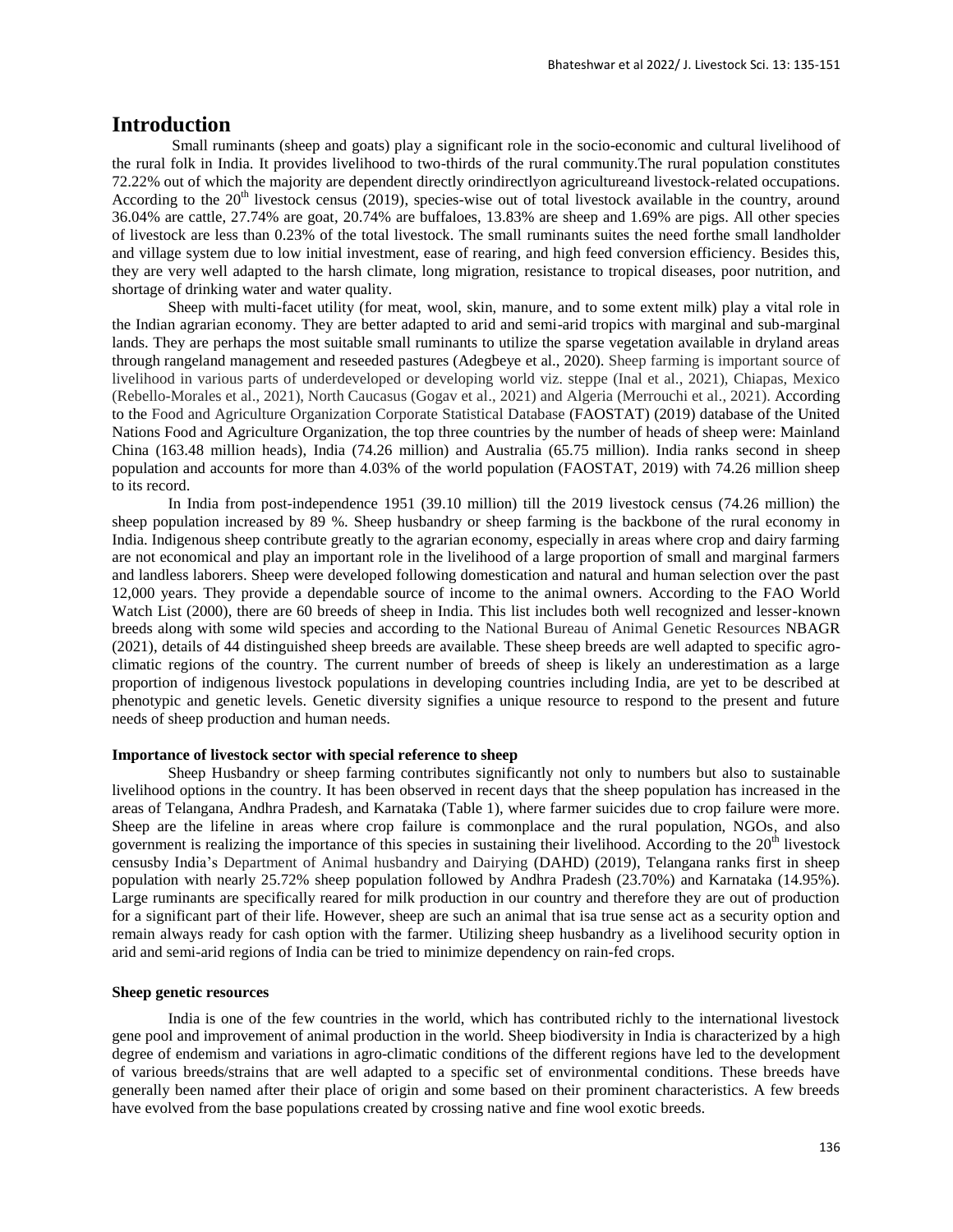Acharya (1982) described the Indian breeds of sheep based on published literature and also on his surveys. Further, not much information is usually available on their genetic characteristics and phylogenetic diversity - the first guidance in making conservation decisions in ovines. The Indian Council of Agricultural Research (ICAR), India has established NBAGR at Karnal to take up description, evaluation, and conservation of the livestock genetic resources and suggest strategies for their long-term conservation. Efforts are being made at NBAGR Karnal to determine the latest status by compiling information on characteristics of indigenous breeds of sheep through surveys on native tracts. Additional activities on molecular characterization of indigenous sheep breeds are also well underway at NBAGR (Arora and Bhatia, 2004; Sodhi et al., 2003) because of worldwide recognition of the need for analysis of genetic structure and relationships of sheep populations/breeds to conserve ovine diversity (Arranz et al., 1998, Arranz et al., 2001; Saitbekova et al., 2001; Sun et al., 2004).

According to the NBAGR (2021), the details of sheep breeds are classified based on agro-ecological regions *viz*. a) North temperate region, b) North Western arid and semi-arid region, c) Southern peninsular region, and d) Eastern region is depicted below (Table 2a and 2b). In our country, a sizable population of sheep is non-descript due to indiscriminate breeding and intermixing of breeds.

Fig. 1 shows the percentage distribution of various indigenous breeds of the sheep population. It is observed that among the indigenous breeds, the Nellore breed contributesthe highest in the category with 19.17% following which the breeds namely Deccani, Marwari, Bellari, Jaisalmeri, and Mecheri contribute a major share as shown in the following diagram. There are 27 indigenous breeds whose contribution is less than 1% share of total indigenous sheep.

|                                                                      | <b>Population (In million)</b> |                          | $%$ share | % change over             |
|----------------------------------------------------------------------|--------------------------------|--------------------------|-----------|---------------------------|
| <b>State</b>                                                         | 2012                           | 2019                     |           | $19th$ census             |
| Telangana                                                            | 12.8                           | 19.1                     | 25.72     | 48.51                     |
| Andhra Pradesh                                                       | 13.6                           | 17.6                     | 23.70     | 30.00                     |
| Karnataka                                                            | 9.6                            | 11.1                     | 14.95     | 15.31                     |
| Rajasthan                                                            | 9.1                            | 7.9                      | 10.64     | $-12.95$                  |
| Tamil Nadu                                                           | 4.8                            | 4.5                      | 6.06      | $-5.98$                   |
| Jammu & Kashmir                                                      | 3.4                            | 3.2                      | 4.31      | $-4.19$                   |
| Maharashtra                                                          | 2.6                            | 2.7                      | 3.64      | 3.87                      |
| Gujarat                                                              | 1.7                            | 1.8                      | 2.42      | 4.66                      |
| Odisha                                                               | 1.6                            | 1.3                      | 1.75      | $-19.10$                  |
| <b>Uttar Pradesh</b>                                                 | 1.4                            | 1.0                      | 1.35      | $-27.25$                  |
| <b>India Total</b><br>$\mathbf{A}$ and $\mathbf{A}$ and $\mathbf{A}$ | 65.07<br>$\sim$ $\sim$         | 74.26<br>$\cdot$ $\cdot$ | 100       | $\cdots$<br>$\rightarrow$ |

**Table 1-** Leading states in sheep population  $(20<sup>th</sup>$  livestock census 2019)

1. About 70% of sheep are found in southern states (mutton and hair wool).

2. About 15% of sheep are found in Rajasthan, Gujarat and Uttar Pradesh states (carpet wool and mutton). 3. About 6% of sheep are found in Jammu & Kashmir, Uttarakhand and Himachal Pradesh (fine wool and mutton).



**Fig. 1:** Percentage share of indigenous sheep including non-descript population **Source:** DAHDF, Based on breed survey (2013)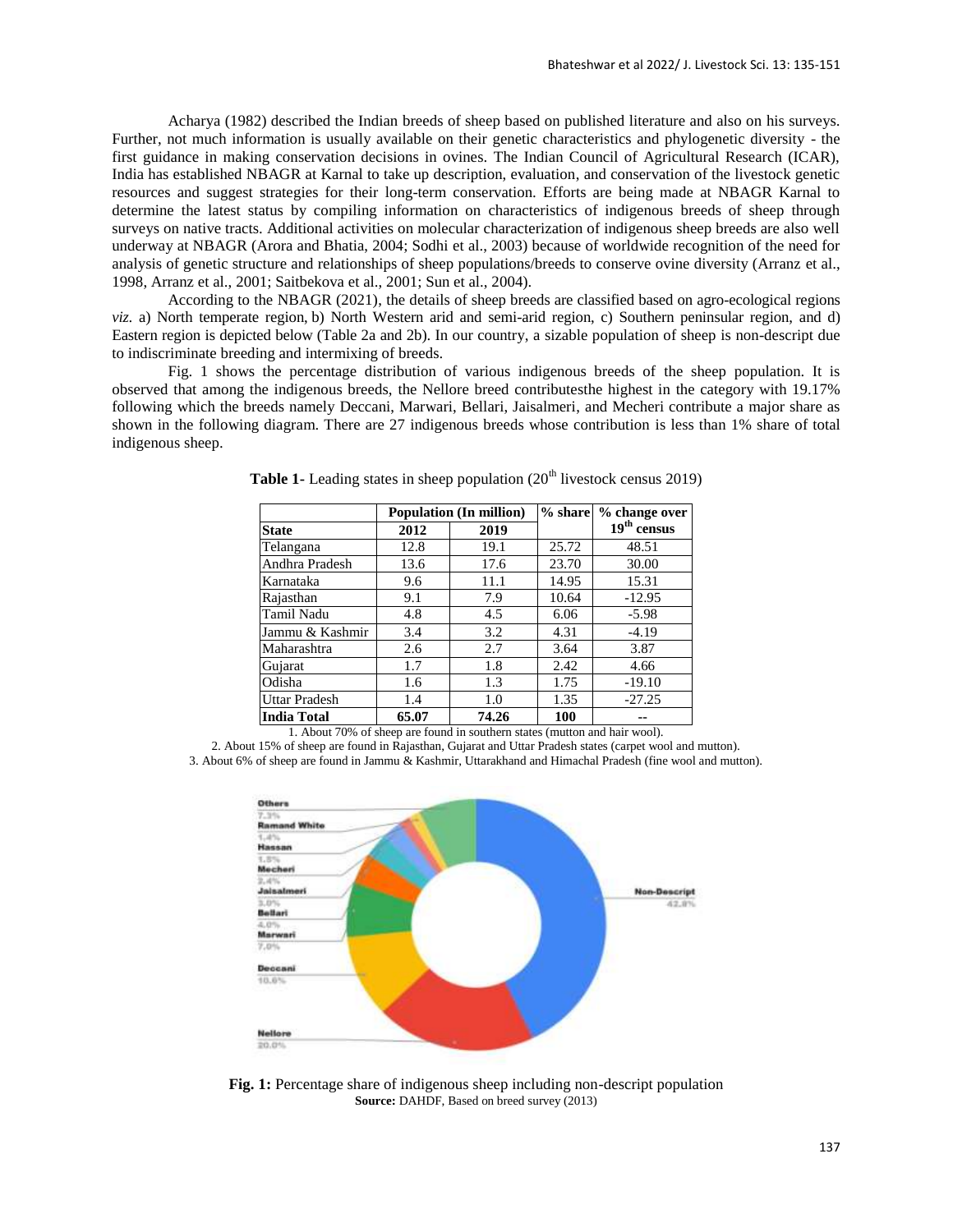| <b>Breed</b>                            | <b>Location</b>                                                                                                      | <b>Major</b> utility   |  |
|-----------------------------------------|----------------------------------------------------------------------------------------------------------------------|------------------------|--|
| Northern temperate region               |                                                                                                                      |                        |  |
| <b>Bhakarwal</b>                        | J & K, migratory flock                                                                                               | Carpet wool            |  |
| Changthangi                             | Changthang region of Ladakh                                                                                          | Carpet wool            |  |
| Gaddi                                   | Kulu, Kangra&Chamba districts of H.P.                                                                                | Carpet wool            |  |
| Gurez                                   | Gurez tehsil in northern Kashmir                                                                                     | Carpet wool            |  |
| Karnah                                  | Karnah in north Kashmir                                                                                              | Apparel wool           |  |
| Kashmir Merino*                         | Merino Kashmir valley                                                                                                | Apparel wool           |  |
| Poonchi                                 | Poonch&Rajori districts of J&K                                                                                       | Carpet wool            |  |
| Rampur Bushair                          | Rampur Bushair, Simla, Kinnaur, Nahan, Bilaspur&LahaulSpiti districts of H.P.                                        | Carpet wool            |  |
| North western arid and semi-arid region |                                                                                                                      |                        |  |
| Chokla                                  | Nagaur, Sikar, Churu and Jhunjhunu districts of Rajasthan                                                            | Carpet wool            |  |
| Jaisalmeri                              | Jaisalmer, Barmer& Jodhpur districts of Rajasthan                                                                    | Mutton& carpet wool    |  |
| Jalauni                                 | Jalaun, Jhansi & Lalitput districts of U.P.                                                                          | Mutton t & carpet wool |  |
| Kheri*                                  | Merta, Nagaur, Jodhpur, SawaiMadhopur, Tonk districts of Rajasthan                                                   | Mutton& carpet wool    |  |
| Magra                                   | Bikaner, Nagaur, Jaisalmer and Churu districts of Rajasthan                                                          | Carpet wool            |  |
| Malpura                                 | Jaipur, Tonk, Ajmer, Bhilwara, Bundi&SawaiMadhopur districts of Rajasthan                                            | Mutton& carpet wool    |  |
| Marwari                                 | Jodhpur, Jalor, Nagaur, Pali and Barmer, Ajmer and Udaipur districts of Rajasthan and<br>Jeoria region of Gujarat    | Mutton& carpet wool    |  |
| Munjal*                                 | Hissar, Ambala and Karnal districts of Haryana, Patiala and<br>Bhatinda districts of Punjab                          | Mutton& carpet wool    |  |
| Muzzafarnagri                           | Muzzaffarnagar, Bulandshahar, Saharanpur, Meerut & Bijnor districts of U.P. and<br>Dehradun district of Uttaranchal. | Mutton& carpet wool    |  |
| Nali                                    | Ganganagar, Churu And Jhunjhunu district of Rajasthan                                                                | Carpet wool            |  |
| Patanwadi                               | Saurashtra, Kutch, Patan, Kadi, Kalol, Sidhpur and Mehsana districts of Gujarat                                      | Carpet wool            |  |
| Pugal                                   | Bikaner & Jaisalmer districts of Rajasthan                                                                           | Mutton& carpet wool    |  |
| Sonadi                                  | Udaipur, Dungarpur&Chittorgarh districts of Rajasthan                                                                | Mutton& carpet wool    |  |
| Panchali                                | Panchal area of Guiarat                                                                                              | Milk & meat            |  |
| Kajali                                  | Sangrur, Barnala, Ludhiana, Moga and adjoining districts in Punjab                                                   | Mutton                 |  |

**Table 2b-** Breeds of sheep in southern peninsular and eastern regions in India

| <b>Breed</b>               | <b>Location</b>                                                                    | <b>Major</b> utility |
|----------------------------|------------------------------------------------------------------------------------|----------------------|
| Southern peninsular region |                                                                                    |                      |
| <b>Bellary</b>             | Bellary, Davangere, Haveri and Chitradurga districts of Karnataka                  | Mutton& carpet wool  |
| Coimbatore                 | Coimbatore & Dindigul districts of Tamil Nadu                                      | Mutton& carpet wool  |
| Deccani                    | Semi arid areas of Maharashtra, Andhra Pradesh and Karnataka                       | Mutton               |
| Hassan                     | Hassan district of Karnataka                                                       | Mutton               |
| Kenguri                    | Raichur district of Karnataka                                                      | Mutton               |
| Kilakarsal                 | Virudunagar&Ramnathpuram districts of Tamil Nadu                                   | Mutton               |
| Madras red                 | Chingalpet& Madras districts of Tamil Nadu                                         | Mutton               |
| Mandya                     | Mandya and bordering Mysore districts of Karnataka                                 | Mutton               |
| Mecheri                    | Salem, Erode &Namakkal districts of Tamil Nadu                                     | Mutton               |
| Nellore                    | Nellore, Prakashan, Ongole districts of A.P.                                       | Mutton               |
| Nilgiri                    | Nilgiri hills of Tamil Nadu                                                        | Apparel wool         |
| Ramnad white               | Ramnathpuram&Virdunagar districts of Tamil Nadu                                    | Mutton               |
| Tiruchi black              | Tiruchy, Perambalur, Tiruvannamalai, Salem & Dharampuri<br>districts of Tamil Nadu | Mutton               |
| Vembur                     | Tuticorin&Virudunagar districts of Tamil Nadu                                      | Mutton               |
| Katchaikatty Black         | Vedipatti taluka of Madurai district of Tamil Nadu                                 | Mutton               |
| Chevaadu                   | Tirunelveli and Thoothukudi districts of Tamil Nadu                                | Mutton               |
| <b>Eastern region</b>      |                                                                                    |                      |
| Balangir                   | Balangir, Sambalpur and Sundargarh districts of Orissa                             | Mutton& carpet wool  |
| Bonpala                    | Southern part of Sikkim                                                            | Mutton& carpet wool  |
| Chottanagpuri              | Chottanagpur, Ranchi, Palamau, Hazaribagh, Singhbhum                               | Mutton& carpet wool  |
|                            | &Dhanbad districts of Jharkhand                                                    |                      |
| Ganjam                     | Koraput, Phulbani and part of Puri districts of Orissa                             | Mutton& carpet wool  |
| Shahbadi                   | Shahabad, Patna & Gaya districts of Bihar                                          | Mutton               |
| Tibetan                    | Sikkim and Kameng districts of Arunachal Pradesh                                   | Carpet wool          |
| Garole                     | Sundarban region of West Bengal                                                    | Mutton&Prolificacv   |
| Kendrapara                 | Kendrapara, Puri, Jagatsinghpur and Cuttack districts of Orissa                    | Mutton&Prolificacv   |

\* Breeds not included in the list recognized at the National level. **Source:** NBAGR and Bhatia and Arora (2005).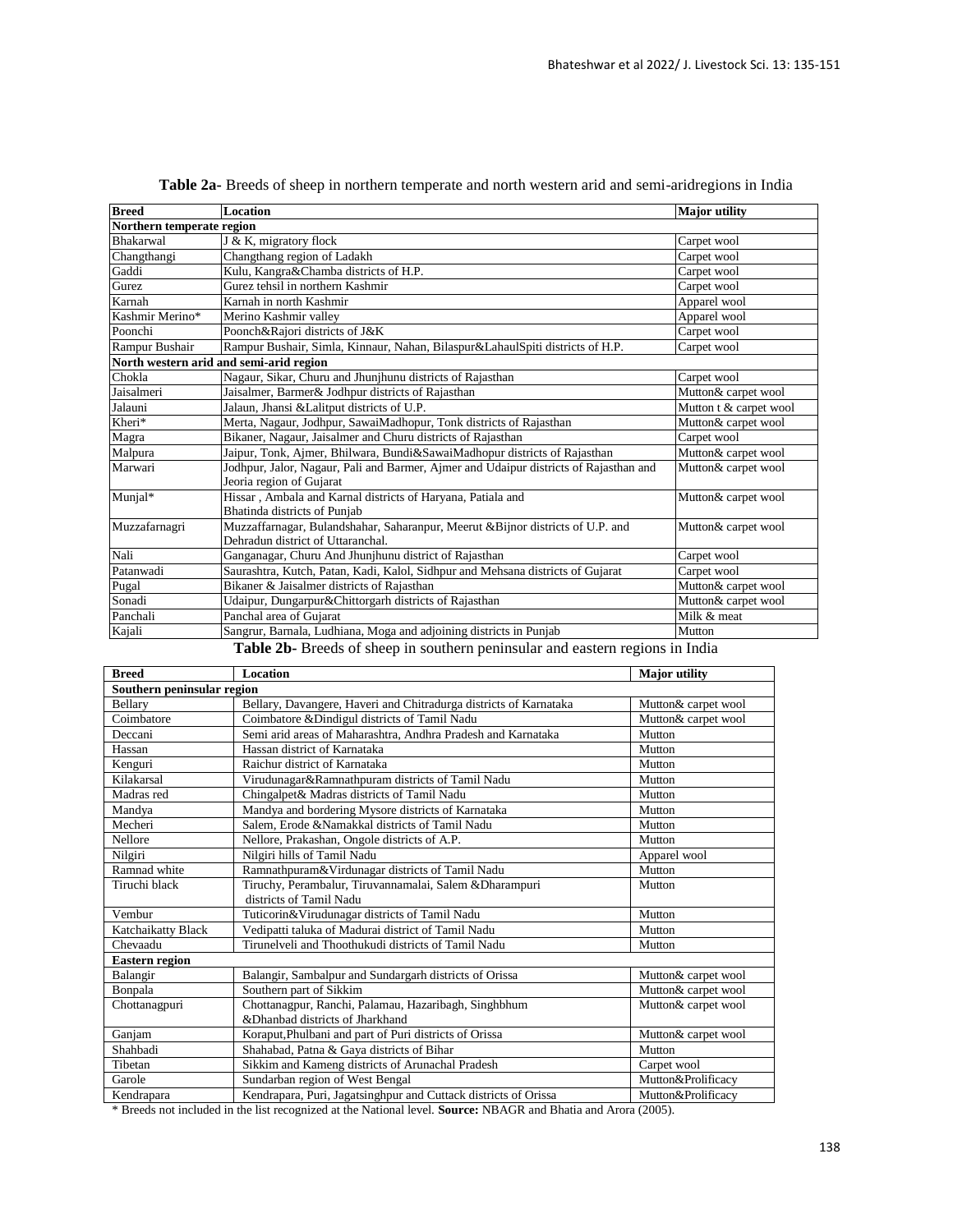### **Sheep breeding strategies in India: Lessons from the past and a way ahead**

The focus of sheep development in past was essentially on the improvement of quality and quantity of wool by using different types of exotic fine wool breeds. Several strains were developed through crossbreeding of native breeds with exotics (Task Force Reprt 1996; Singh et al., 2005). Developed genotypes demonstrated their production potential in terms of body weight, wool quantity, and quality under experimental farm management conditions but these could not outdo the natives in field conditions barring a few genotypes due to non-availability of the required plane of nutrition and climatic conditions. Presently mutton has almost outperformed the wool in terms of income to the farmers. In addition to the Network Project on Sheep Improvement (NWPSI) and Mega Sheep Seed Project (MSSP) programs of ICAR, the genetic improvement of indigenous breeds of sheep in their home tracts at present is being mostly done through state governments. State-wise sheep breeding policies were first proposed in 1970 by the Ad-hoc Committee on sheep breeding policy set up by the Government of India. Agriculture is a state subject hence; sheep breeding policies are to be enunciated by the State Government. Well defined sheep breeding policy in a large number of states is still awaited.

There are several methods of genetic improvement of Indian sheep, which include the 4 step action plan with a focus on separately identified breeds for meat and wool production. The 4 steps are:

1) Breed improvement of the identified breeds of sheep from amongst the same breed but higher comparative genetic merit animal (example -Deccani sheep for the higher weight of meat per animal by selective breeding from amongst the same species better genotypes/phenotypes) – that is pure line high genetic merit breeding.

2) Breed improvement of identified breeds of lesser genetic merit (for example selective breeding of lesser breed, Chotanagpuri with Deccani sheep) - that is hybrid high genetic merit breeding.

3) Breed improvement of much lower yield but high population non-descript breed which is typically lesser in genetic merit than the least merit identified breed itself - that is hybrid of low genetic merit non-descript breed with the high genetic identified breed.

4) Breed improvement through a hybrid of high genetic merit exotic germplasm of suitable genetic traits for higher meat and wool production.

The following methodology shall be adopted for this,

- i. Genetic improvement of identified indigenous descript breeds of sheep through selective breeding for better yielding breed stock for meat, milk, and wool.
- ii. Genetic improvement of non-descript breeds of sheep by germplasm from existing improved descript indigenous breeds.



## **Synthetic breeds/strains developed**

Table 3 summarizes breeds/strains developed in this category as a result of attempts made for the upgradation of indigenous animals with exotic breeds for improving wool production, wool quality, and mutton in sheep species. Imported breeds used for crossing were (i) Australian/ Russian Merino and Rambouillet for improvement in wool (ii) Suffolk and Dorset for improvement in meat quality and feed efficiency and (iii) Karakul for pelt production. The flocks of these synthetic breeds have been developed in some pockets/government establishments and are being maintained at government-organized farms. Kashmir Merino was, however, evolved in Jammu and Kashmir under field conditions. Most of these breeds/strains have not done well with the farmers because of a lack of input, poor health, management, and expertise available under field conditions (Bhatia and Arora, 2005).

# **Least discussed breeds**

### **Kajali sheep**

Kajali sheep is the large-sized animals with well-built bodies distributed in Sangrur, Barnala, Ludhiana, Moga and adjoining districts in Punjab. Kajali sheep has two types /color variants: Black (Kali) and White (Chitti) Kajali. Black Kajali has a complete black or black-brown or brown body. White Kajalihavea completely white coat with a black or dark brown circle/patch around the eyes, and on the face and ears (Fig. 2). These sheep have a Roman nose, long and pendulous ears, and long tail touching the ground (about 55 cm). Primarily reared for mutton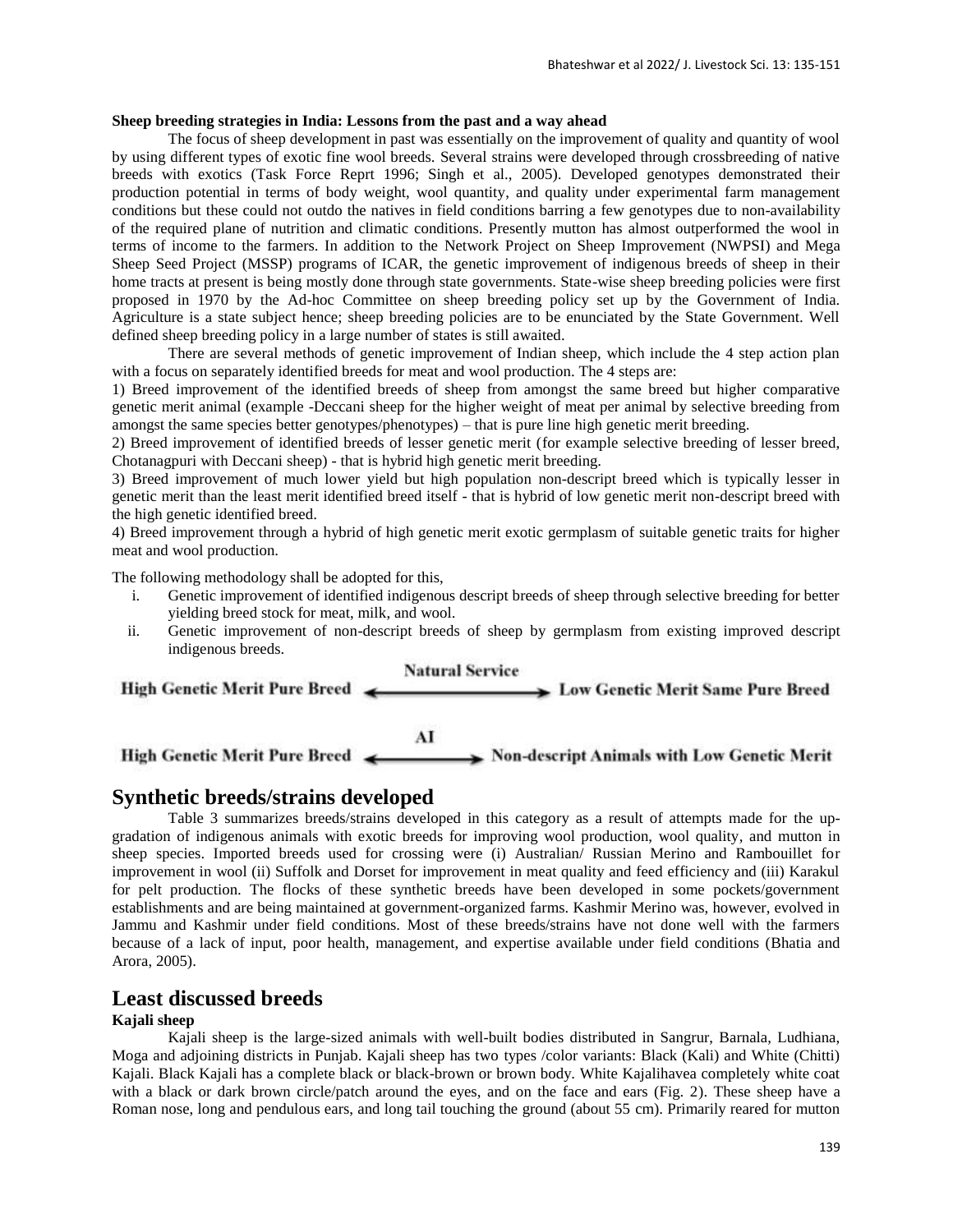production. Average adult weight is about 57 kg in males and 43 kg in females. It produces white or black/brown coloured coarse wool (0.8-1 kg). Population size is approximately 6000-8000.



**Fig. 2:** Kajali female sheep breed. **Source:** nbagr.icar.gov.in



**Fig. 4:** Avishaan sheep at ICAR-CSWRI, Avikanagar **Source:** ICAR-CSWRI, Avikanagar



**Fig. 6:** Garole ewe with triplets lamb at ICAR-CSWRI, Avikanagar **Source:**cswri.res.in/breed\_profiles.asp



**Fig. 3:** Dumba (Fat tail) sheep at ICAR-CSWRI, Avikanagar **Source:** ICAR-CSWRI, Avikanagar



**Fig. 5:** Sheep with its multi-facet utility



**Fig. 7:** Benefits of sheep milk

#### **Dumba (Fait tail) sheep**

Sheep are classified according to their utility, i.e. wool, meat, milk, pelt, etc. Fat-tailed sheep are classified as short fat-tailed, long fat-tailed, and fat-rumped. Fat-tailed sheep constitute 25% of the World's sheep population (Davidson, 1999). Fat-tailed or fat-rumped sheep are so named because they store a large amount of fat in their tailor rump region. Fat-tailed sheep breeds are known to deposit up to 20% of their carcass weight as tail fat (Yousefiet al., 2012). In evolutionary terms, fat-tail is developed for storing nutrients when food is plentiful and utilized as metabolic energy at the time of food scarcity, particularly during harsh seasonal fluctuations and migration (Atti and Mahouachi, 2011). Fat-tailed sheep are widely found in Iran, Israel, Jordon, Syria, Turkey, Indonesia, Lebanon,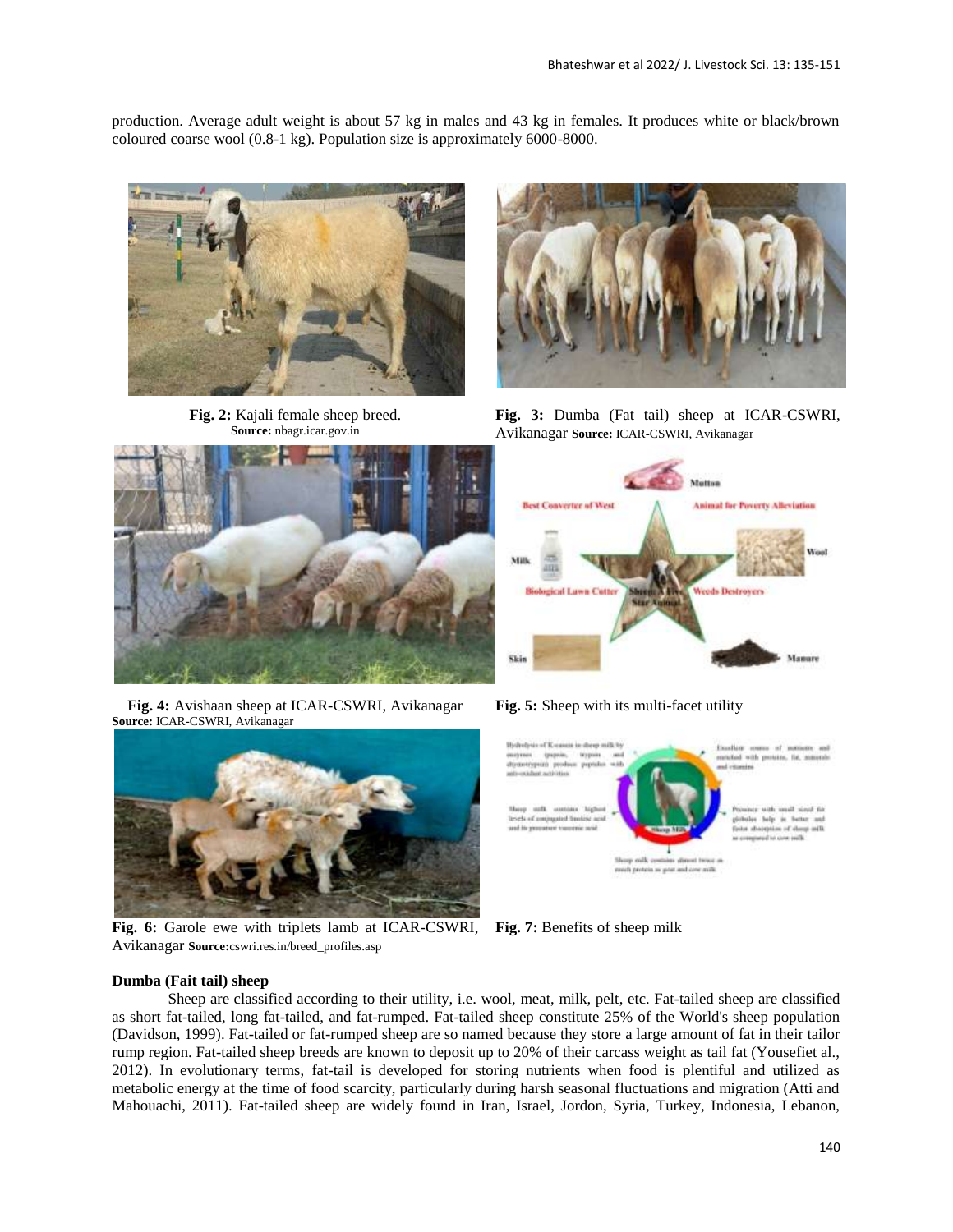Ethiopia, SouthAfrica, Zimbabwe, China,Afghanistan, Pakistan etc. (Pourlis, 2011). More than 96% of Iranian sheep are fat-tailed and the remaining 4% are thin-tailed and semi-fat-tailed (Kiyanzad, 2005).

In our country, a few fat-tailed sheep of unknown breeds are found in urban - and peri-urban areas of Rajasthan, Jammu & Kashmir and Uttar Pradesh etc. Most of them are raised on stall feeding for meat production. These animals are - sold in the market on the occasion of festivals. Fat-tailed Awassi and Karakul sheep are famous for milk and pelt production. At ICAR-Central Sheep and Wool Research Institute, Avikanagar (Rajasthan) a few studies on Awassi and Karakul sheep were initiated earlier, but later on, terminated. The present fat-tailed sheep found in the country is completely different from Awassi and Karakul breeds and are reared for producing meat. Locally, these sheep are named Dumba. Fat-tailed sheep concerning native breeds in the country are large in body size and weight, attained body weights of 33 kg at 3 months, 50 kg at 6 months, and 90 kg at 12 months of age. They produce 70 liters of milk in a lactation period of 90 days with a daily milk yield of 780 g (Anon, 2017). They are also well-adapted to hot and dry topographies of the country and fetches high prices (>Rs. 1.00 lakh for a male adult) in the market.

Because of the ever-increasing demand for meat, a large body size with rapid growth efficiency is the current need for sheep farming in the country. The production of Dumba (Fat tail) sheep seems to be one of the options for enhancing meat production and bridging the gap between demand and availability of meat in the country (Mohapatra and Shinde, 2018). Fat-tailed sheep of no specific breeds are found in some parts of India like Agra, Jaipur, Ajmer, Muzaffarnagar, Delhi etc. Entrepreneurs in urban or peri-urban areas maintained a few numbers of fat- tailed sheep on stall-feeding and sold them at very high price on the occasion of Eid festival.A small flock of fattailed sheep is being maintained at ICAR-CSWRI, Avikanagar and preliminary studies have been initiated on growth, production, reproduction and wool production (Anon, 2017). The growth performance of Dumba and its crosses is given below in the (Table 4). The faster growth of these animals as indicated by higher body weights at different age shows the potential of Dumba sheep in enhancing the mutton production (Fig. 3).

#### **Avishaan**

ICAR-Central Sheep & Wool Research Institute, Avikanagar released a high performing prolific three breed cross developed by it on 04.01.2016 on the occasion of Institute foundation day for testing in the farmer's field. The prolific cross is a composite cross having 12.5% Garole, 37.5% Malpura and 50% Patanwadi blood (Fig. 4). The average growth performance of Avishaan in farm condition is 3.30 kg at birth, 16.80 kg at 3 month, 25.90 kg at 6 month and 34.70 kg at 12 month age. Avishaanexcelled by about 30% over native Malpura sheep in terms of Ewe Productivity Efficiency (EPE) at six month of age. In the current female population 47% females produced 2 lambs and 2% produced 3 lambs in a lambing leading to overall 49% prolificacy. With an enhanced growth, farmers can get 1.5 times income from rearing of Avishaanwithout extra investments. Boon for sheep rearing for more lambs, more milk, more live weight and more adaptability.The enhanced milk production will lead to sustenance of more lambs, fulfillment of domestic requirement, thus adding up to the nutritional security of the sheep farmers. The prolificacy of prolific three breed cross 'AVISHAAN' is presented in (Table 5).

#### **Breeds exhibiting unique characteristics**

All the indigenous sheep breeds are known for adaptability under varied climate conditions, which is obvious from their long struggle against the natural forces. Some of the unique features have been identified in few indigenous breeds, which are summarized in (Table 6).

# **Sheep migratory patterns and production systems in India**

### **Sheep migratory patterns**

In spite of a number of sheep development activities in operation in different states of the country, sheep rearing still continues to be a nomadic/backward proposition and thus mostly concerned to poor and landless people. For scanty suitable grazing lands in most of the states, the shepherds keep on migrating their flocks over extensive areas within or even in the neighboring states. Sheep rearing is thus practiced in a diversified form depending upon the region and the location. In Rajasthan, around 5 lakh sheep are in permanent migration where the flocks do not return to their home tract at any time of the year. The shepherds, however, keep on relieving one another and return home in turn. These sheep are mainly grazed in MP, UP, Punjab, Haryana and parts of Rajasthan. Generally there are two types of migratory flocks:-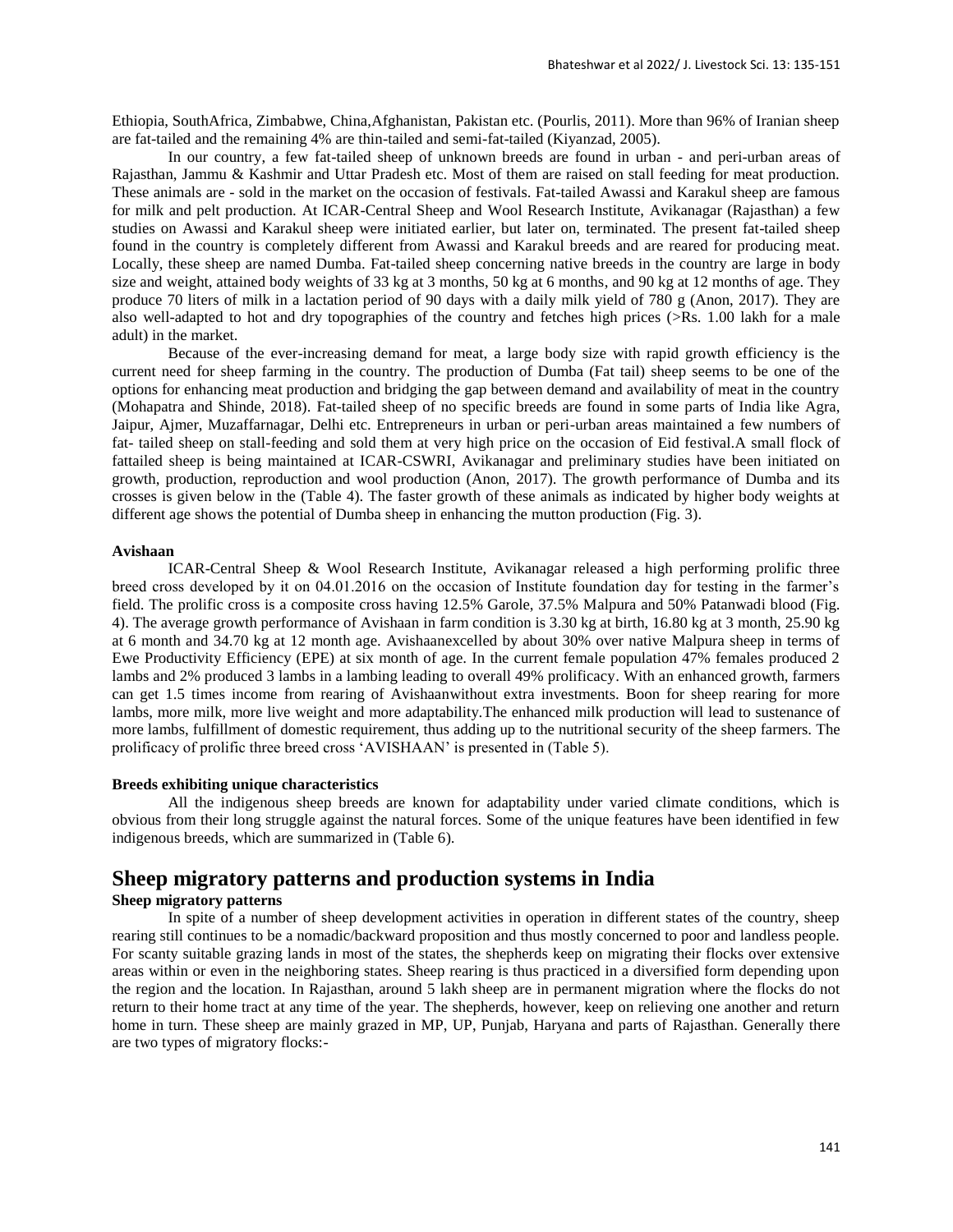| New breed/strain     | <b>Location</b>             | <b>Parent Breeds</b>        |                                               | Level of exotic |
|----------------------|-----------------------------|-----------------------------|-----------------------------------------------|-----------------|
|                      |                             | Indian                      | Exotic                                        | inheritance %   |
| Hissardale           | Govt livestock farm, Hissar | Bikaneri (Magra)            | Merino                                        | 75              |
| <b>Bharat Merino</b> | CSWRI, Avikanagar           | Chokla, Nali                | Rambouillet, Merino                           | 75              |
| Avivastra            | CSWRI, Avikanagar           | Chokla, Nali                | Rambouillet, Merino                           | 50              |
| Avikalin             | CSWRI, Avikanagar           | Malpura                     | Rambouillet                                   | 50              |
| Avimanns             | CSWRI, Avikanagar           | Malpura, Sonadi             | Dorset, Suffolk                               | 50              |
| Nilgiri Synthetic    | <b>SRRS, TANUVASU,</b>      | Nilgiri                     | Merino                                        | 62.5/75         |
| (Sandyno)            | Sandynallah                 |                             |                                               |                 |
| Patanwadi synthetic  | GAU, Dantiwada              | Patanwadi                   | Rambouillet, Merino                           | 50              |
| Indian Karakul       | CSWRI, ARC, Bikaner         | Marwari, Malpura,<br>Sonadi | Karakul                                       | 75              |
| Kashmir Merino       | J & K State                 | Gaddi, Bhakarwal            | Delaine Merino, Rambouillet,<br>Soviet Merino | $50-75$         |

**Table 3-** Synthetic (crossbred) breeds/strains of sheep in India

**Source:** Bhatia and Arora (2005).

# **Table 4-** Body weight (kg) of Dumba sheep in India

|                                 | <b>Male</b> | <b>Female</b> |       | <b>Pooled Maximum</b> |
|---------------------------------|-------------|---------------|-------|-----------------------|
| Dumba                           |             |               |       |                       |
| <b>Birth</b>                    | 4.16        | 3.58          | 3.87  | 5.6                   |
| 3 month                         | 30.28       | 31.18         | 30.73 | 39.5                  |
| 6 month                         | 43.55       | 44.56         | 44.06 | 51.7                  |
| 9 month                         | 64.6        | 56.55         | 60.58 | 81.6                  |
| 12 month                        | 81.6        | 66.25         | 73.93 | 90.2                  |
| <b>Dumba</b> crosses            |             |               |       |                       |
| Birth                           | 3.65        | 3.42          | 3.53  | 5.3                   |
| 3 month                         | 19.93       | 18.45         | 19.19 | 29.2                  |
| 6 month                         | 31.79       | 27.24         | 29.51 | 46.7                  |
| 9 month                         | 50.75       | 30.28         | 40.51 | 58.8                  |
| 12 month                        | 72.0        | 34.22         | 53.11 | 72.0                  |
| Cource ICAD CCWDI<br>Avikanagar |             |               |       |                       |

**Source:** ICAR-CSWRI, Avikanagar

# **Table 5-**Prolificacy of prolific three breed cross Avishaan sheep

| Prolificacy                     | 74.0%     |  |
|---------------------------------|-----------|--|
| Litter size                     | 1.82      |  |
| Tupping                         | 99.3%     |  |
| Lambing (ewe available)         | 98.5%     |  |
| Birth weight                    | $3.3$ kg  |  |
| Weaning weight                  | 16.9 kg   |  |
| EPE at weaning                  | $26.0$ kg |  |
| Adult survivability             | 98.6%     |  |
| Lamb survivability              | 94.0%     |  |
| Source: ICAR-CSWRI, Avikanagar. |           |  |

**Table 6-** Some unique sheep breeds of India

| <b>Breed</b>                 | <b>Unique characteristics</b>                                               |
|------------------------------|-----------------------------------------------------------------------------|
| Changthangi                  | Fiber fineness                                                              |
| Chokla                       | Fine carpet quality fleece                                                  |
| Magra                        | Lustrous carpet quality fleece                                              |
| Mecheri Chennai Red          | High-quality skin and mutton                                                |
| Mandya                       | Excellent meaty conformation, high quality, and meat palatability           |
| Nellore                      | Tallest sheep breed of India                                                |
| Garole                       | High fecundity- twins and triplets common. Survival under saline conditions |
| Marwari, Deccani, Jaisalmeri | Hardy and capable of walking long distances during migration                |

**Source:** Bhatia and Arora (2005).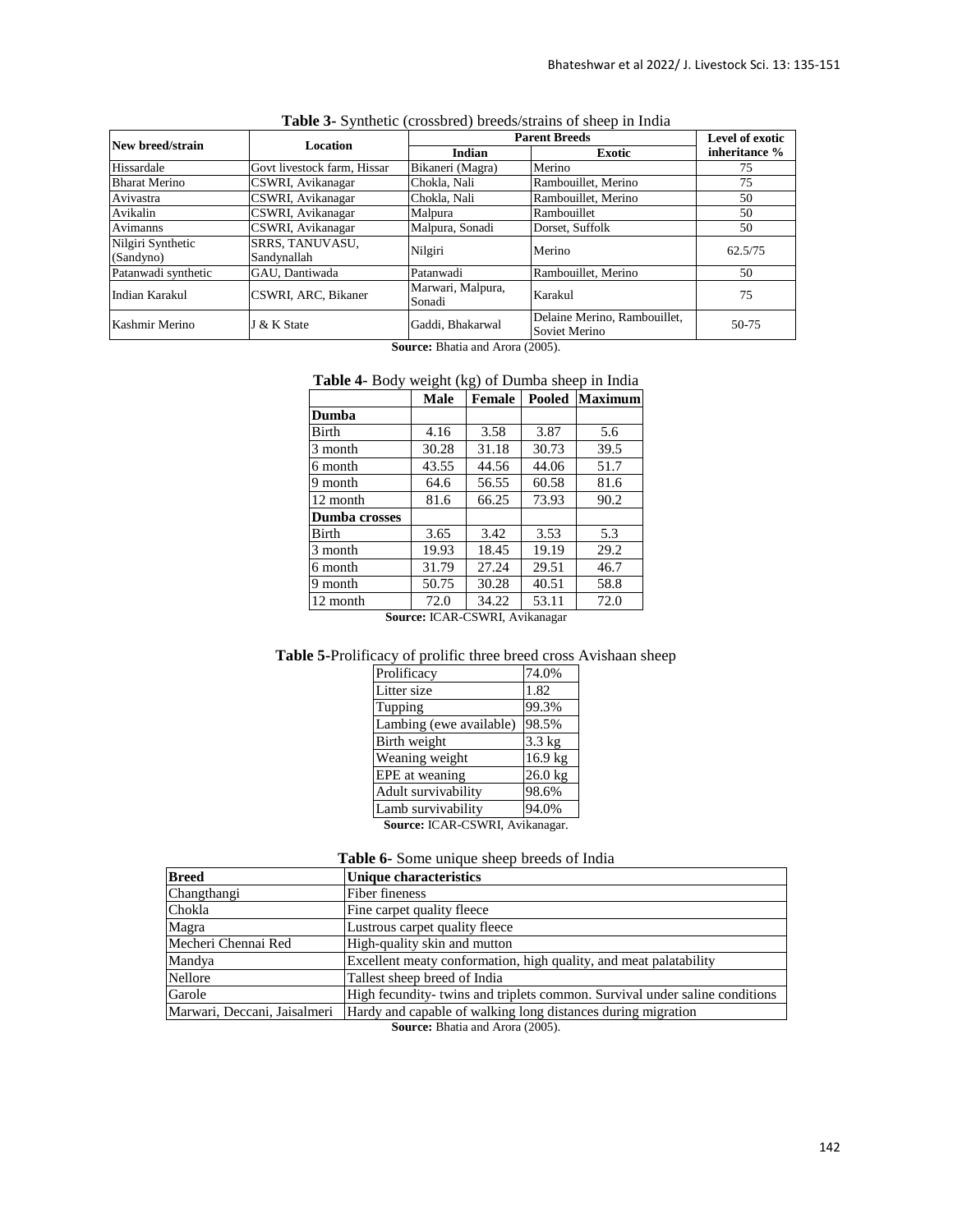(i) Truly nomadic flocks with no fixed centers but following seasonal migratory routes to grazing areas, they are largely governed by the availability of foraging and drinking water resources.

(ii) Flocks on the fallow land, but following definite migratory routes to the season pastures and returning to their permanent abodes during other seasons.

#### **Production systems**

Sheep in India are mostly maintained on natural vegetation, common grazing lands, wastelands, uncultivated (fallow) lands, stubbles of cultivated crops, and top feeds (tree toppings). Few farmers rear the sheep even on grain, cultivated fodder and crop residue. In developing countries such as India, the farming system could be categorized as intensive, semi-intensive, and extensive systems (Karthik et al., 2021). In intensive farming, the animals are fed in confinement with no access to graze. The system involves high cash inputs. The animals are fed cultivated green fodder and concentrated feed, which allows for greater management of the animals. As India's population grows, so does the need for mutton. To meet this demand, the intensive farming method must be implemented in India in order to improve the quality of sheep's meat (Kulkarni et al., 2008). Ewe lambs' body weight and average daily increase were greater in intensive systems than in semi-intensive and extended systems of raising in Indian environmental disputes. The ewe lambs in the intensive system reached puberty and first service at a younger age than in the other two ways of raising (Rangamma et al., 2022).Compared to semi-intensive and extensive farming, the gross and net income of sheep were greater in the intense system because of larger weight growth (Karthik et al., 2021). With intensive rearing, the sheep's feed conversion efficiency was greater than that of the semi-intensive and extended systems of rearing, respectively (Kochewad et al., 2017).

In extensive and semi-intensive farming system, the sheep flocks are let loose for a grazing period of 4–8 hours. This practice helps in increasing the fertility of land via the return of dung and urine, control of waste herbage growth, reduced fertilizer usage, easier crop management, increased crop yields, and greater economic returns. Extensive system or pastoralism involves low carrying capacity in situations where land is marginal and plentiful, which is characterized by low rainfall and grazing. Extensive farming is a way of life in several geographies, including Australia, Africa, India, Eurasian steppes, Tibetan plateau, and many third world countries (Mbow et al., 2019). Most of the time, no welldefined pasturelands are available for sheep and they mainly depend on waste lands, which are otherwise not suitable for crop production.Generally in India five types of sheep production systems are used described in (Table 7).

| Extensive | More than 90% of landless, small and marginal sheep farmers rear sheep under extensive system on common                      |
|-----------|------------------------------------------------------------------------------------------------------------------------------|
|           | property resource. Declining in areas and biomass yield of CPRs are affecting the production (Zero input).                   |
|           | Semi-intensive Sheep graze in grazing lands nearby to their villages and supplemented green and dry and concentrate at stall |
|           | after returning from grazing.                                                                                                |
| Intensive | Sheep stall fed on roughage and concentrate for commercial production.                                                       |
|           | This system is prevalent in urban and peri-urban areas.                                                                      |
| Nomadic   | Small, marginal and landless farmers practice migration during scarcity period to protect their sheep from feed              |
|           | and water scarcity in arid regions of Rajasthan and Gujarat.                                                                 |
|           | More than 70% of sheep in Himachal Pradesh and Jammu and Kashmir reared sheep up hill migration.                             |
| Tethering | It is a sedentary system and common in the sub-humid and humid regions because of intensive cropping.                        |
|           | This system is suitable for grazing of 4-5 sheep/goat at a time.                                                             |

**Table 7-** Sheep production systems in India

# **Sheep production practices in India**

### **Meat (Mutton) production**

By the year 2050, the agriculture sector has the challenge to increase production by over 60% to feed the world (Food and Agriculture Organization of the United Nations (FAO), 2012). In this scenario, meat consumption, as a strategic source of protein in the human diet, is expected to grow substantially. The projected demand shows that the leading position will be taken by poultry and pig meats, followed by bovine and sheep meats, respectively.

In India, most sheep and lambs are indigenous dual-purpose animals kept primarily for the production of lambs for meat or dual-purpose breeds kept for both meat and wool production.Sheep with its multi-facet utility for wool, meat, milk, skins, and manure may be called a "FIVE STAR" animal (Fig. 5). Meat production is also a significant profit center in sheep rearing. Meat sheep producers sell either slaughter lambs or feeder lambs. Slaughter lambs are usually purchased for immediate slaughter. In the present conditions, the average slaughter weight for a lamb is 20-35 kg and the Dressing percentage is 40-50%. The average meat yield of Indian sheep (12 kg/animal) is lower than the world average of 15.6 kg (Reddy et al., 2018). It is mostly due to a lack of knowledge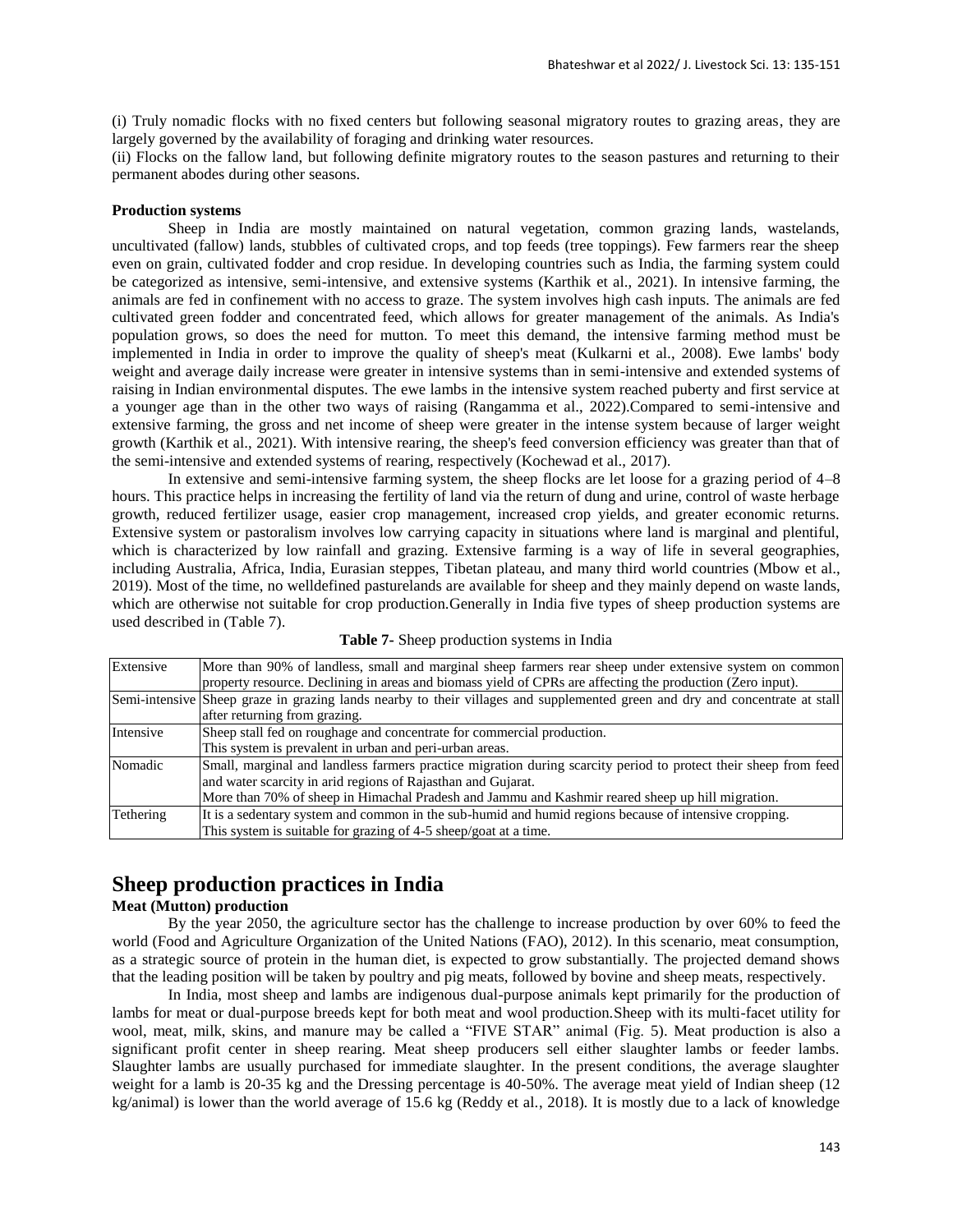among traditional shepherds about the importance of a balanced diet for optimal development rates, as well as a lack of genetic improvement in sheep. Increasingly, there is a market for slaughter lambs of any weight. Feeder lambs are lambs that are usually fed to heavier weights before being harvested. Feeder lambs vary in weight, usually from 40- 50 kg. These are mainly meat breeds or selected cross-bred animals. However, in India, the 14 availability of feeder lambs/meat breeds are very less despite increased demand and profit.

By the year 2019, India produced 27.63 tonnes meat ofin the world according to the Food and Agriculture Organization of the United Nations (FAO, 2019). According to the Basic Animal Husbandry Statistics (2020), India's mutton output was 8.36 percent of the country's total meat production (Table 8). In 2021, India would eat over 728 million metric tons of sheep meat, which is a significant amount. The total number of metric tons of sheep meat produced from 2013 to 2020 was 726.76 million metric tons, an increase above the previous year's total of 717.47 million metric tons. Bakrid and Eid, the finale of Ramzan, saw a spike in the consumption of sheep meat, especially lamb.The country is the largest exporter of sheep and goat meat to the world. The country has exported 7,050.55 MT of sheep and goat meat to the world for the worth of Rs. 329.96 Crores/ 44.57 USD Millions and have the major export destinations to 75.16% UArab Emts, 10.62% Qatar, 5.54% Kuwait, 2.91% Suadi Arab,and 2.69% Oman according to Agricultural and Processed Food Products Export Development Authority (APEDA, 2021).

#### **Prolific sheep: A hope for the future sheep industry in India**

Considering the importance of multiple births in sheep breeding in special reference to mutton production, Garole, a small sized (Micro-sheep) indigenous prolific breed of sheep reared for meat and mostly known for high reproductive (Multiple births, Fig. 6) performance is found in hot, humid, swampy Ganges delta or Sunderban area of West Bengal (Table 9). It was introduced at CSWRI, Avikanagarin 1997 for improving the reproductive efficiency of Malpura sheep. The results indicated that the twining percent in Garole  $\times$  Malpura (GM) half-breed ewes was 52.24 % and lamb born, as triplets were 7.46%. The average number of lambs born per ewe lambed was 1.64 in GM and 1.08 in Malpura sheep (Kumar et al., 2006; Mishra et al., 2007). Lambing rate in GM was 118.6% as compared to 89.47% in Malpura ewes (Sharma et al., 2004). It was observed that the body weight at different ages of GM half-bred was on lower side compared to contemporary Malpura lambs. This was however the first report that also signified the importance of enhancing Malpura inheritance to 75% for better live weight gain and mothering ability in prolific crosses. The overall percent gain in prolificacy in GM was 52.38%, which increased to 75.73% in third parity (Mishra et al., 2007). A similar study was also carried out at Nimbkar Agricultural Research Institute (NARI) Phaltan (Maharashtra) using Deccani and Bellary breed (Nimbkar et al., 2000).

| <b>States /UTs</b>   | Mutton ('000 tonnes) | % share |
|----------------------|----------------------|---------|
| Telangana            | 236.59               | 34.90   |
| Andhra Pradesh       | 161.55               | 23.83   |
| Tamil Nadu           | 60.64                | 8.94    |
| Rajasthan            | 51.47                | 7.59    |
| Karnataka            | 47.42                | 6.99    |
| Jammu & Kashmir      | 21.37                | 3.15    |
| West Bengal          | 20.56                | 3.03    |
| <b>Uttar Pradesh</b> | 18.78                | 2.77    |
| Orissa               | 17.55                | 2.59    |
| Maharashtra          | 12.73                | 1.88    |
| Haryana              | 12.52                | 1.85    |
| Other states         | 16.81                | 2.48    |
| <b>India Total</b>   | 677.99               | 100.00  |

**Table 8-** Contribution of major states in mutton production

**Source:** Basic Animal Husbandry Statistics (2020).

**Table 9-**Reproductive performance of Garole ewes

| Age at puberty             | 226.70 days                                        |
|----------------------------|----------------------------------------------------|
| Weight at puberty          | $9.06 \text{ kg}$                                  |
| Age of first conception    | 252.67 days                                        |
| Weight of first conception | $9.85 \text{ kg}$                                  |
| Lambing interval           | 205.53 days                                        |
| Lambing rate               | 173.56/100 ewes                                    |
| Lambing births             | Single (41.63%), Twins (43.35%), Triplets (14.81%) |
|                            | $\mathbf{C}_{\mathbf{OUMOO}}$ Arong of al $(2005)$ |

**Source:** Arora et al. (2005).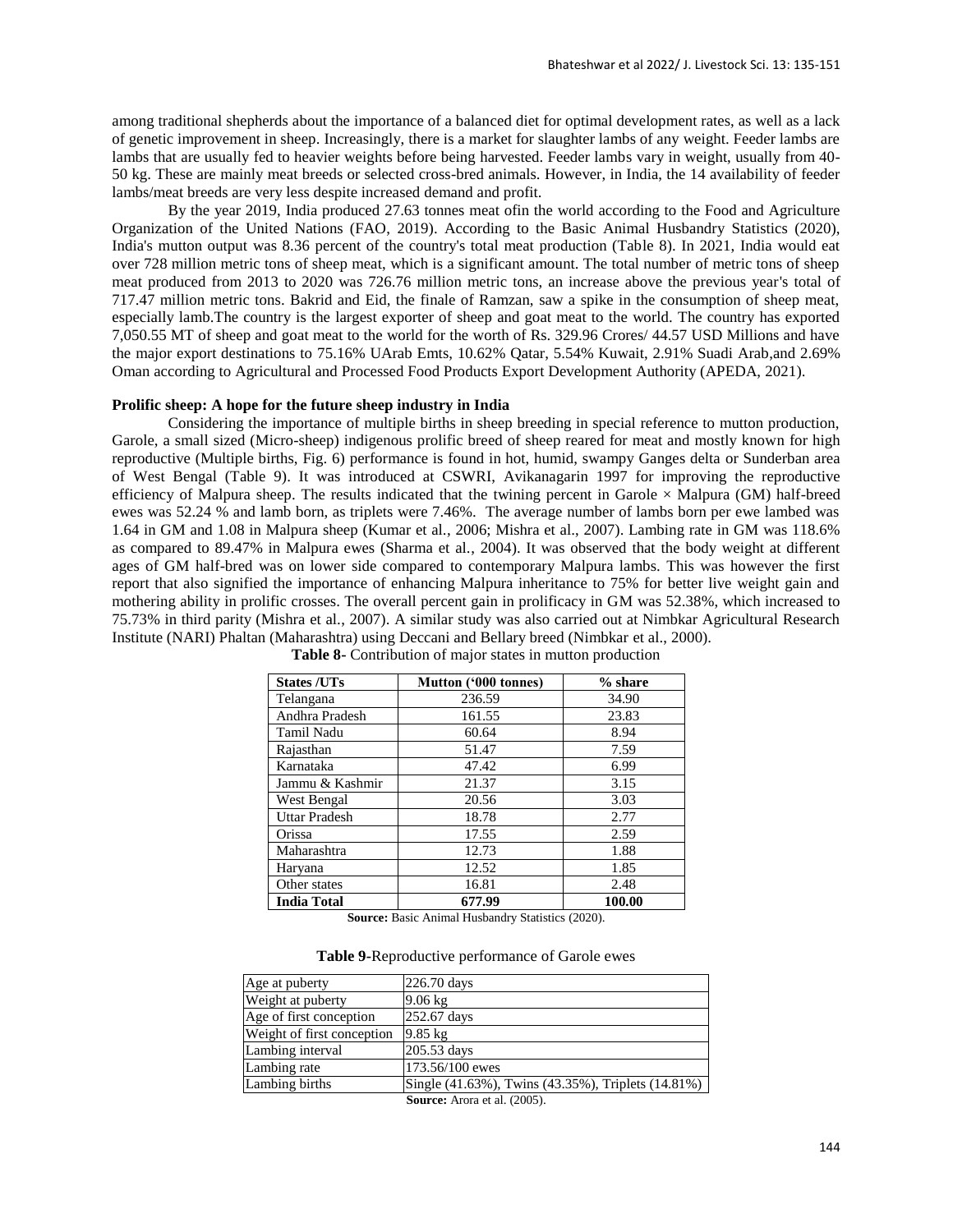### **Interventions in genetic improvement for enhancing mutton production**

The GM (GaroleMalpura) carrying the FecB gene was backcrossed with Malpura ewes to generate the GM x Malpura (GMM) The growth performance of backcrossed progenies was compared to that of current Malpura and GM lambs. At birth, weaning, and six months of age, GMM lambs gained 53.76, 49.13, and 33.52 percent more body weight than GM half-breeds, respectively (Naqvi et al., 2014). While GMM sheep were a viable alternative to Malpura, it was thought that the milk output should be raised to reduce lamb losses and accelerate the growth rate of lambs owing to repeated birth. Thus, Patanwadi sheep inheritance was introduced to increase the milk supply of dams in prolific sheep. Lambs born from GMM-Patwandi crosses (GMM as father and Patanwadi as a dam breed) exhibited a greater body weight, survival, and FecB inheritance than Malpura sheep. At birth, 3, 6, and 12 months, the average body weight of GMM x Patanwadi crosses was 3.34, 20.34, 30.15, and 41.00 kg, respectively (Arora et al., 2010). Current data indicate that the three breed crosses with increased body weights have a 33 percent prolificacy rate, igniting a new era of successful sheep farming. Additionally, using marker-assisted selection for FecB in the breeding program at CSWRI, three breed crosses with faster increase and total live weight are being developed on a bigger scale.

Since independence, ICAR has started several sheep crossbreeding programs to address the rising demand for animal products (Mishra et al., 2017). For each state, an agroclimatic and breed-specific cross-breeding policy is in place.Random crossbreeding of nondescript animals with foreign germplasm increased productivity and reproductive potential, but it diluted the local breeds of valuable livestock that were formerly isolated in their natural breeding area. Due to the success of this approach, several new animal breeds have been created. Romeny Marsh crossbreeding with indigenous sheep was carried out in both plains and hills in the early twentieth century. Regional sheep development research programs were initiated by the Indian Council of Agricultural Research (ICAR), which now encompasses nearly all of India's major sheep-rearing states. An Indo-Australian (now Central) Sheep Breeding Farm was established in Hissar with the Corriedale breed to produce and distribute Corriedale stud rams to other states for crossbreeding to boost wool and mutton output under the Fourth Plan. Corriedale was eventually replaced by Rambouillet because of its poor reproductive and survival results. At GLF Hissar, the crossbreeding of Bikaneri ewes with Australian Merino rams resulted in the creation of a new breed called 'Hissardale'. Similarly, the 'Kasmiri Merino' breed was formed by the crossing of Gaddi, Bhakrawal, and Poonchi ewes with Merino and Rambouillet rams. At Avikanagar, indigenous Indian breeds (Chokla, Nali, Malpura, and Sonadi) were crossed with Karakul to improve pelt output in India. It was discovered via these crossbreed tests that mixing coarse carpet Indian breeds with Karakul had a high potential for pelt output. Additionally, crossbreds are less able to adapt to hard climates, are more sensitive to tropical illnesses, and require regular input of sound management practices, in comparison to our indigenous livestock genetic resources, which greatly outperform them in these areas. Thus, even if crossbreeding was initially successful, it is vital to conduct large-scale evaluations of crossbred animals (Mishra et al., 2017). **Improving reproductive efficiency toincrease mutton production**

For mutton production, animals with a higher growth rate, feed efficiency, physical size, greater climatic adaptation, disease resistance, and market demand should be favored (Shinde, 2021). Selective breeding should be used to improve native sheep, and low-producing nondescript sheep should be upgraded by well-defined dominant breeds with high genetic value (Kumar et al., 2021). Lambs sprung from superior rams are worth more on the open market. Fat-tailed sheep, for example, should be introduced in areas where environmental conditions and feed supplies are optimal for boosting meat output in the country's meat industry (Naqvi et al., 2016). At three and six months of age, fat-tailed lambs weighed 28.50 kg and 43.20 kg, respectively. Fat-tailed sheep are in high demand in the Indian market and sell for a premium price.

## **Opportunities for sheep meat (mutton) in India**

With the increasing human population and living standard, there is a rising interest in animal protein and thus demand meat. In India due to certain religious and legal restrictions major meat sources are sheep, goats, and poultry. The Indian Council of Medical Research (ICMR) recommends a minimum amount of 30 gm of meat/day/head should be taken, but the gap between demand and supply (11 kg of meat/head/annum vs. 5.6 kg/head/annum in India) is predicted to further widen in future. Rising demand and less supply has resulted in record prices of mutton in India over the past years: 1980 (Rs. 18-20), 2000 (Rs. 90-100), 2021 (Rs. 700-800), 2023 (Rs. 1000-?).

# **Wool production**

Wool was the first commodity to be traded internationally and is the product the public most commonly associates with sheep. However, the importance of wool (as a product) relative to meat is less because of the quality of the wool produced. In India because of various reasons and changing agro-climatic conditions, the hair type of the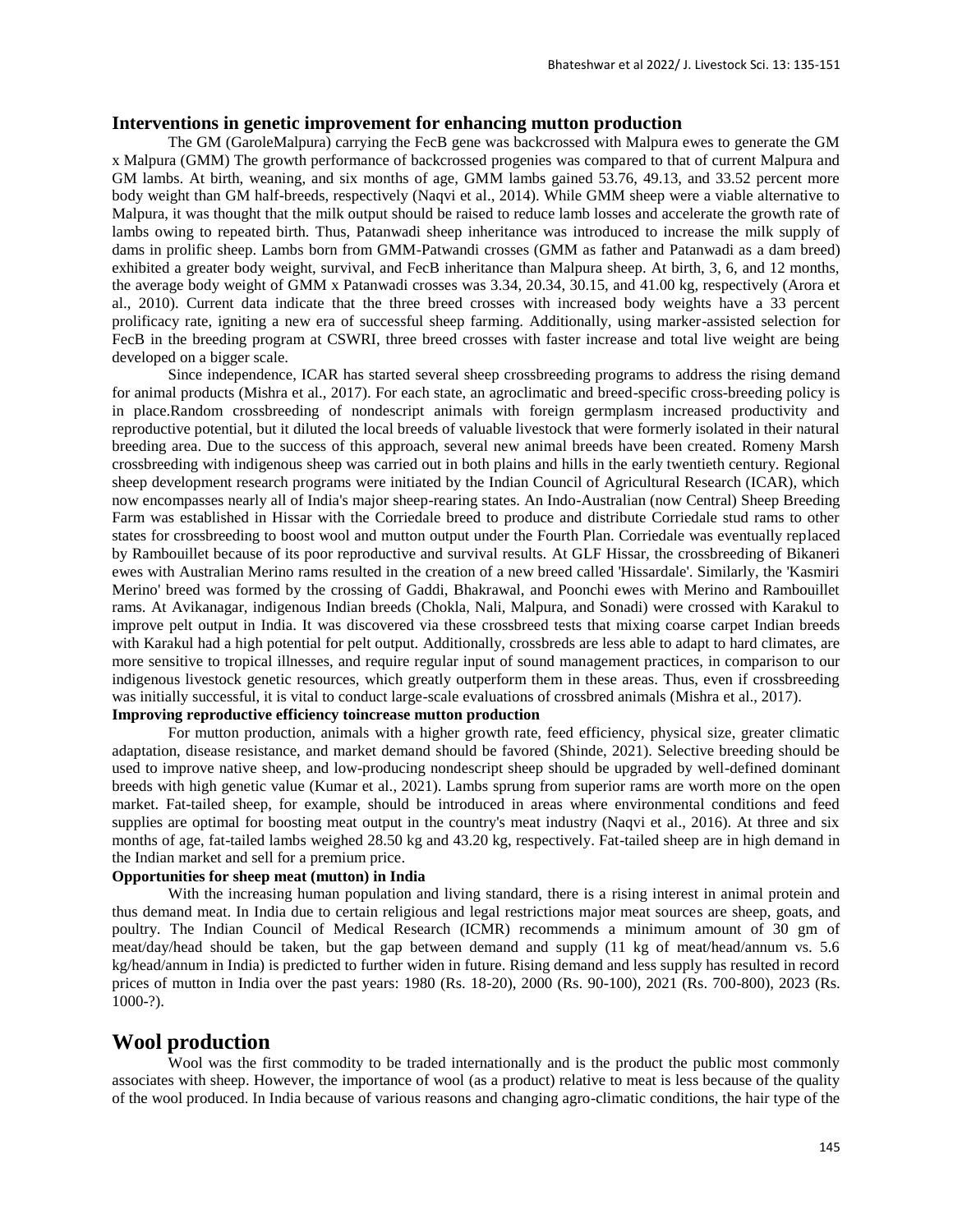majority of Sheep is coarse and carpet type. So, the production of fine wool is very limited. Fine wool brings the most money in the commodity market. Unfortunately, in India fine wool production is very much limited to Ley-Lehdak region of Jammu & Kashmir. Feeding, housing, health care, handling, and harvesting are all critical to the production of high-quality wool.

Due to lower wool output (0.9 kg/sheep/year) than the global average (2.4 kg/sheep/year), India is the 7th largest producer of wool and contributes around 2% to total world wool production. The total wool production in India is 36.76 Million Kg (2020) and wool production has declined by -9.05% as compared to the previous year (40.42 Million Kg in 2019). The Indian wool output fell to 43.05 million kg in 2016-17 and stayed at the same level in 2017-18 due to difficulties in sheep rearing and an increase in the slaughter rate of sheep from 38 to 65 percent (43.2 million kgs). In 2018-19, it declined to 40.2 million kilograms. Wool production is predicted to rise as a result of increased environmental consciousness and efforts to reduce climate change's negative effects on human health (Kadam, 2021).

The top 5 wool production states are: Rajasthan 12.71 Million Kgs (34.59%), Jammu & Kashmir 7.47 Million Kgs (20.34%), Telangana 3.96 Million Kgs (10.77%), Gujarat 2.23 Million Kgs (6.07%) and Karnataka 1.74 Million Kgs (4.74%) during 2020 (Table 10). The species-wise share in wool production in 2020 is Ewes (70.61%), Ram (17.10%), and Lamb (12.30%). The state-wise annual growth rate in 2020, Jharkhand (5.73%) has the highest annual growth rate among all states followed by Haryana (1.53%) and Chhattisgarh (1.27%). The average yield per season of wool from Ram/Wether in India during 2020 is 1.44 kg per season, which is much lower than the world average of 2.4 kg per sheep. The state-wise average yield per season of wool from Ram/Wether during 2020, Jammu & Kashmir has the highest by 5.45 kg per season followed by  $2<sup>nd</sup>$  is Punjab with 3.45 kg per season and  $3<sup>rd</sup>$  is Himachal Pradesh with 2.80 kg per season. Rajasthan during 2020 has an average yield per season of wool from Ram/Wether with 1.87 kg per season.

| Wool ('000 kg) | % share         |
|----------------|-----------------|
| 12716.83       | 34.59           |
| 7477.12        | 20.34           |
| 3960.14        | 10.77           |
| 2232.72        | 6.07            |
| 1742.14        | 4.74            |
| 1516.44        | 4.13            |
| 1412.27        | 3.84            |
| 1328.64        | 3.61            |
| 801.14         | 2.18            |
| 762.96         | 2.08            |
| 729.52         | 1.98            |
| 496.69         | 1.35            |
| 525.36         | 1.43            |
| 411.85         | 1.12            |
| 310.78         | 0.85            |
| 336.41         | 0.92            |
| 36760.57       | 100.00          |
|                | 1.77.1.1.01.1.1 |

**Table 10-**Contribution of major states in wool production

**Source:** Basic Animal Husbandry Statistics (2020).

In general, Indian wool is coarse, and considered to be of low quality (28 microns and above); it is primarily used to manufacture hand-made carpets. During the initial stages, efforts for improving sheep were aimed at fine wool production by introducing exotic fine wool inheritance. The crossbreeding programs have yielded encouraging results for improving the quality of wool, through developing several fine wool strains/ synthetics (mainly Bharat Merino, Kashmir Merino, and Hisardale). Bharat Merino, a fine wool strain of sheep that evolved at CSWRI with 75% exotic inheritance is now being exhaustively used in the southern region of the country especially Kodai and Nilgiri hills in Tamilnadu and Karnataka for improving the local sheep breed for wool and body growth. Kashmir Merino has succeeded in retaining its charm in the Kashmir valley and is being used for improving local breeds. The wool produced in the temperate region is suitable for apparel and finer carpets, therefore, apparel wool production may be intensified only in the northern temperate hilly region and Nilgiri and Kodai hills of the southern region. In these areas,  $3/4<sup>th</sup>$  crosses of Rambouillet or Merino including Bharat Merino may be propagated and annual clips may be obtained to meet the requirements for apparel manufacture. In the case of carpet wool, sheep breeds belonging to Rajasthan, Haryana, Gujrat, Madhya Pradesh, and the plains of Uttar Pradesh produce good quality carpet wool except for the wool of Malpura and Sonadi sheep. Presently in the year 2020, about 46.29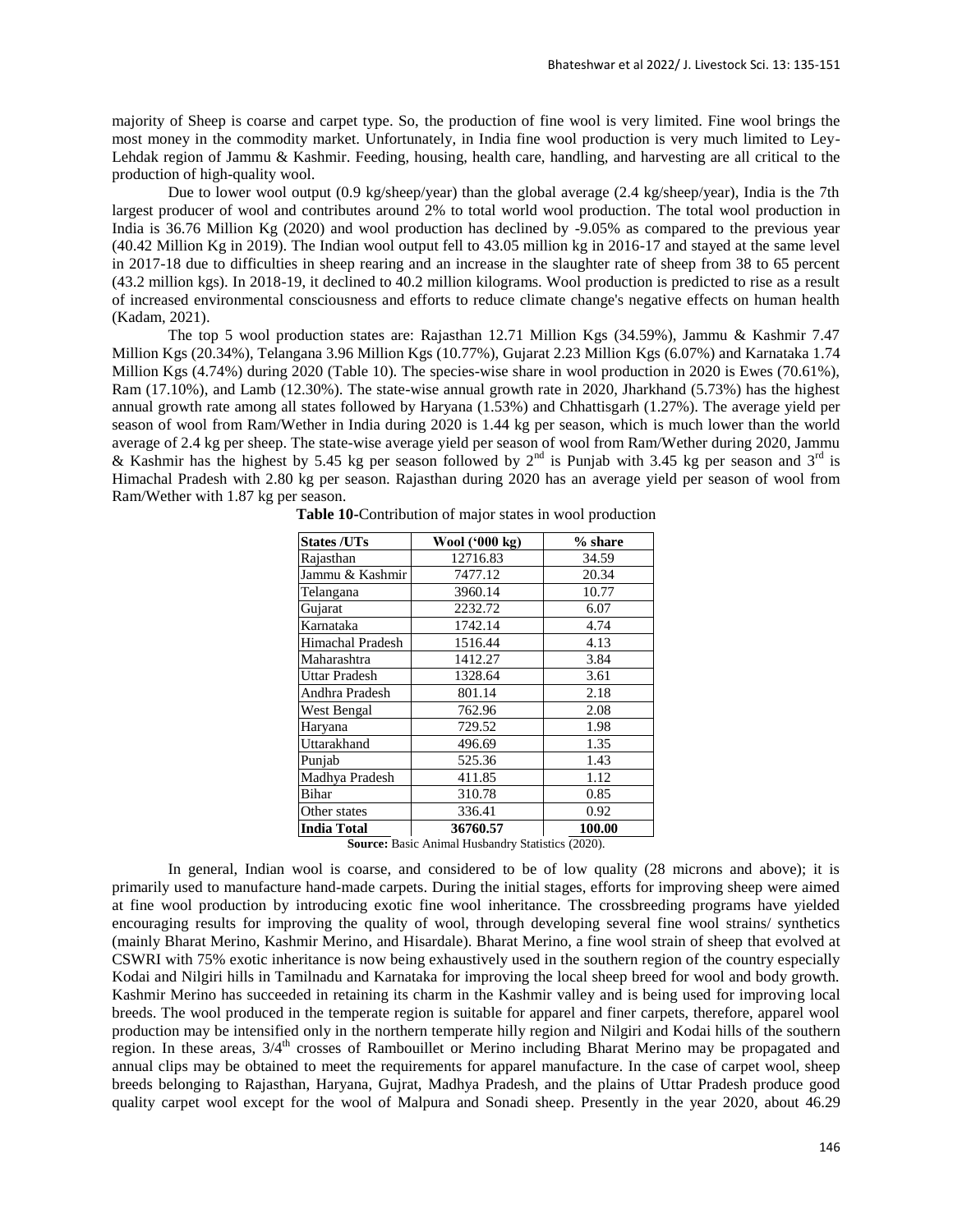Million kg of raw wool is being imported *(www.texmin.nic)* to meet the requirements of the industry. While it may not be possible to produce the apparel wool in the required quantity there is every possibility of meeting the requirement of carpet wool if suitable and effective development programs are undertaken. India can thrust export trade by making hand-knotted carpets, druggets, hosiery items, etc. Therefore, improving the quantity and quality of carpet wool has to be given priority. As far as carpet quality wool production is concerned, CSWRI Avikanagar developed a strain Avikalin with 50% exotic inheritance that could achieve the defined targets concerning carpet wool quality. However, at present, the native breeds with superior carpet quality traits such as Nali, Chokla, Patanwadi, Marwari, Magra, Jaisalmeri, Pugal, Bhakarwal, Gurez, Gaddi and Rampur Bushair are being favored for enhancing the carpet quality traits and production through selection programs.

### **Milk production**

Sheep husbandry is common for mutton and wool production in almost all the sheep-rearing countries of the world. However, sheep rearing for milk production is not common and is mostly confined to the Middle East and Mediterranean countries. About two-thirds of the total sheep milk produced in the world comes from these countries.In Mediterranean countries, 60% of milk is transformed into special milk products like cheese. The dairy sheep industry is very small in India. Indian sheep breeds produced a small quantity of milk to meet their offspring's requirements and contribute little to human nutrition (Shinde and Naqvi, 2015). Surplus milk if any produced in the villages is consumed as fluid milk and in certain areas converted into ghee and curd (Karim and Shinde, 2008). There is no dairy sheep breed in India. Sheep breeds like Patanwadi and Malpura produced 0.8-1.0 kg of milk daily in early lactation (Saha et al., 2009).The majority of sheep breeds in India produce <0.5 kg milk daily. The milk yield of Patanwadi and Malpura sheep can be improved by crossbreeding with dairy breeds of the Middle East and developed as triple purpose (meat, wool, and milk) animals. This approach will increase milk production besides mutton and provide regular income to farmers from the sale of milk (Shinde and Naqvi, 2015).

Sheep milk is widely produced in different parts of the world. As per the report of FAOSTAT (2019) China, the mainland produced 1.22 million tonnes of fresh sheep milk followed by Turkey (1.19 million tonnes) and Greece (0.83 million tonnes). In India fresh sheep milk is produced in small quantities and not reported in the literature. In most of the countries (China, Syria, Iran, Algeria, Afghanistan, Mali, Niger, Indonesia, Mauritiana, Egypt, Albania, Burkino Faso) where the traditional system of sheep rearing is practiced, the average milk mil yield of sheep ranges from 300 to 600 g/day while in other countries like Turkey, Greece, Romania, Italy, and Bulgaria where semi-intensive system and improved breeds are introduced for dairy sheep farming, milk yield ranges from 600 to 1000 g/day.

Indian sheep breeds and milk yield: No attempts have been made in India for improving the milk yield of native sheep either through selection or by crossbreeding with dairy sheep of the Mediterranean region. The milk yield of Indian sheep breeds is presented in (Table 11). A flock of 30 improved dairy sheep of the fat-tailed breed was imported by Nimbkar Agriculture Research Institute (NARI), Phaltan (Maharashtra) from Israel to improve the milk production and growth rates of the local Deccani sheep through crossbreeding. Pure Awassi ewes at NARI produced 475 kg milk (fat content 7-9%) in 238 days (*www.nariphaltan.org*). At Central Sheep and Wool Research Institute, Avikanagar (Rajasthan)Awassi rams brought from NARI were crossed with Malpura. Awassi × Malpura ewes produce 29% more average daily yield than its counterpart Malpura ewes (366 g) (Arora et al., 2004). Narula et al. (1999) reported that average daily milk yield of 416.86 g and 447.57 g in Malpura and Awassi  $\times$  Malpura sheep, respectively. Malpura ewes produced a daily milk yield of  $531\pm11.25$  g (Mishra et al., 2009). Daily milk yield of 783.75±16.64 g in patanwadi and 515.71±16.46 g in Malpura sheep was recorded in a semi-arid region of Rajasthan under standard feeding and management (Saha et al., 2009).

#### **Sheep milk composition**

Sheep milk is rich in proteins, minerals and lipids and its composition is closed to that of buffalo milk. It contains more calcium, phosphate and magnesium and the lipid fraction contains higher proportions of middle-chain fatty acids (Fig. 7). For many people, especially infants, milk and dairy products from sheep are also a medicinal necessity (Haenlein, 1992) as an alternative to cow milk. Sheep milk contains higher total solids and major nutrients than goat and cow milk (Table 12). The composition of sheep goat and cow milk are different and depends upon several factors like diet, breed, parity, season, management, environment, stage of lactation etc. Colostrum content is higher in sheep than in cows: fat is 13.0 and 5.1%. protein 11.8 and 7.1%, lactose 3.3 and 3.6%, mineral 0.9 and 0.9%, total solid 28.0 and 15.06%, respectively (Anifantakis, 1986). Sheep milk has a higher specific gravity (1.0347-1.0384), viscosity (2.86-3.93), freezing point (0.22-0.25) than goat (1.029-1.039, 2.12, and 0.54-0.57) and cow milk (1.0231-1.0398, 2.00 and 0.15-0.18) (Shinde and Naqvi, 2015). Lactose in sheep milk in comparison to goat and cow is similar and less in proportion to their total solid (Ramos and Juarez, 2003). Casein is the major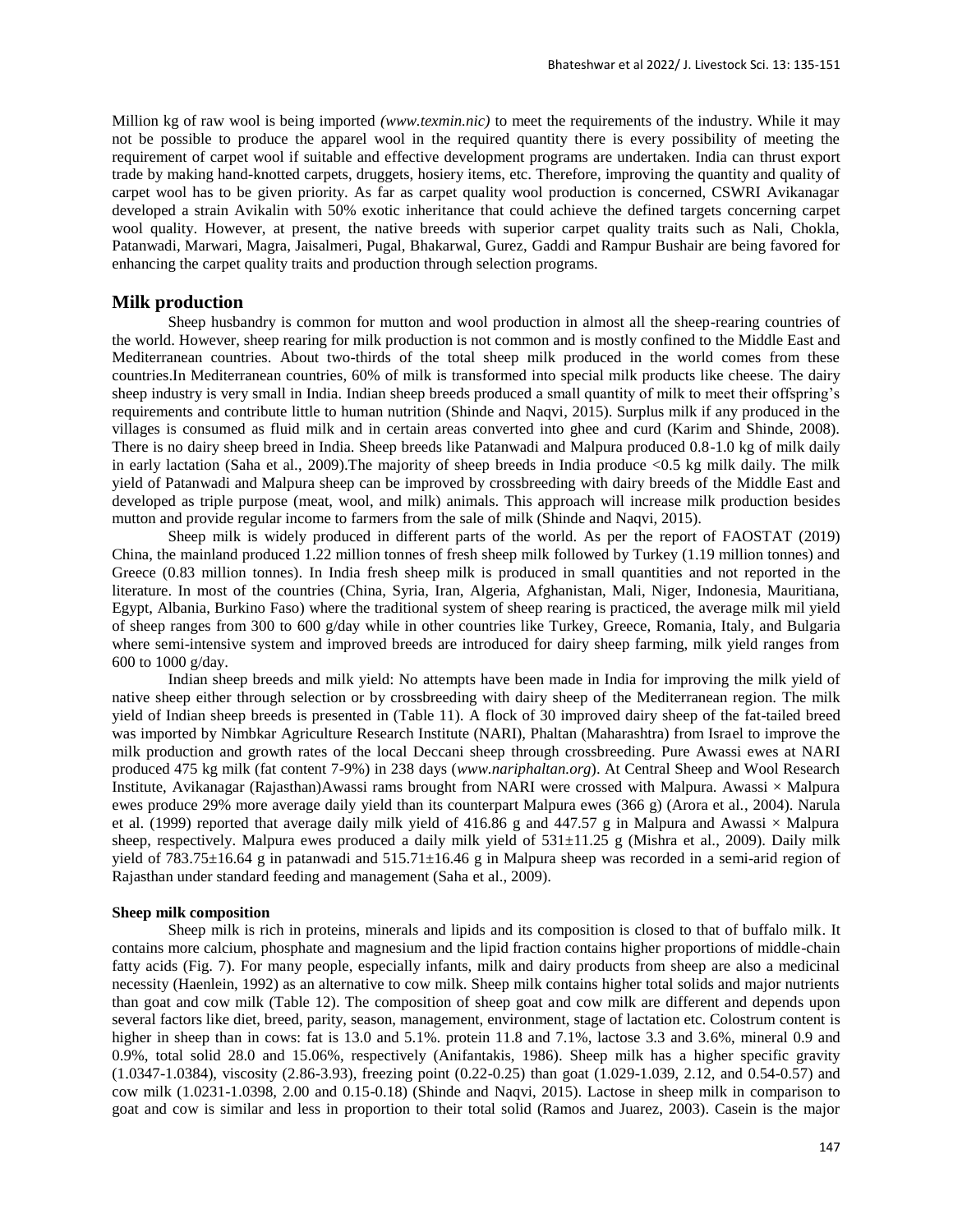protein in sheep milk (76-83% of total protein). Sheep milk whey protein accounts for 17-22% of total protein. Sheep milk rich in cysteine and methionine (Shinde and Naqvi, 2015).

### **Other Challenges**

The critical gaps in Indian sheep farming are summarized in (Fig. 8).

| <b>Breed/strain</b>          | Daily milk yield  | Milk yield (kg)            | <b>Total lactation</b> | Reference                |
|------------------------------|-------------------|----------------------------|------------------------|--------------------------|
|                              | (g)               | in 90 days                 | yield (kg)             |                          |
| Malpura                      | 418.59±4.54       |                            |                        | Narula et al., (1999)    |
|                              | $366.07 \pm 5.42$ |                            |                        | Arora et al., (2004)     |
|                              | 531.63±11.25      |                            |                        | Mishra et al., (2009)    |
|                              |                   | Autumn: 66.4; Spring: 53.6 |                        | Sahni et al., (1975)     |
|                              | 250.0-500.0       |                            | 21.36 kg in 105 days   | Acharya (1982)           |
| Awassi × Malpura             | $472.32 \pm 5.09$ |                            |                        | Arora et al., (2004)     |
| Rambouillet $\times$ Malpura |                   | Autumn: 69.9; Spring: 53.6 |                        | Sahni et al., (1975)     |
| Rambouillet $\times$ Chokla  | ٠                 | Autumn: 60.7; Spring: 46.3 |                        |                          |
| Chokla                       |                   | Autumn: 50.6; Spring: 41.4 |                        |                          |
| Garole $\times$ Malpura      | $436.64 \pm 8.43$ |                            |                        | Mishra et al., (2009)    |
| Gaddi                        |                   |                            | 35.98 kg               | Mahajan and Singh (1978) |
|                              |                   |                            | 40.27 kg in 84 days    |                          |
| Sonadi                       |                   | ٠                          | 23.75 kg in 105 days   | Acharya (1982)           |
| Muzaffarnagri                | 100-500           |                            |                        |                          |
| Jalauni                      | 300-500           |                            |                        |                          |
| <b>Bharat Merino</b>         | $514 \pm 1.0$     |                            | $45.3 \pm 1.7$         | Singh (1997)             |
| Rambouillet                  | $418 + 1.0$       | ۰                          | $36.3 \pm 2.1$         |                          |
| Patanwadi                    | 783.75±16.64      |                            |                        | Saha et al., (2009)      |
| Malpura                      | 515±7116.46       |                            |                        |                          |

**Table 11-** Milk production traits of Indian sheep breeds and crossbred sheep

**Table 12-** Average composition of basic nutrients in goat, sheep and cow milk

| <b>Composition</b>     | <b>Sheep</b> | Goat | Cow |
|------------------------|--------------|------|-----|
| Fat %                  | 7.9          | 3.8  | 3.6 |
| Solid-not-fat %        | 12.0         | 8.9  | 9.0 |
| Lactose %              | 4.9          | 4.1  | 4.7 |
| Protein %              | 6.2          | 3.4  | 3.2 |
| Casein %               | 4.2          | 2.4  | 2.6 |
| Albumin, globulin %    | 1.0          | 0.6  | 0.6 |
| Non-protein nitrogen % | 0.8          | 0.4  | 0.2 |
| Ash %                  | 0.9          | 0.8  | 0.7 |
| Calories/100 ml        | 105          | 70   | 69  |

**Source:** Park et al.,2007 and Anifantakis et al., 1986.



**Fig. 8:** Critical gaps in Indian sheep farming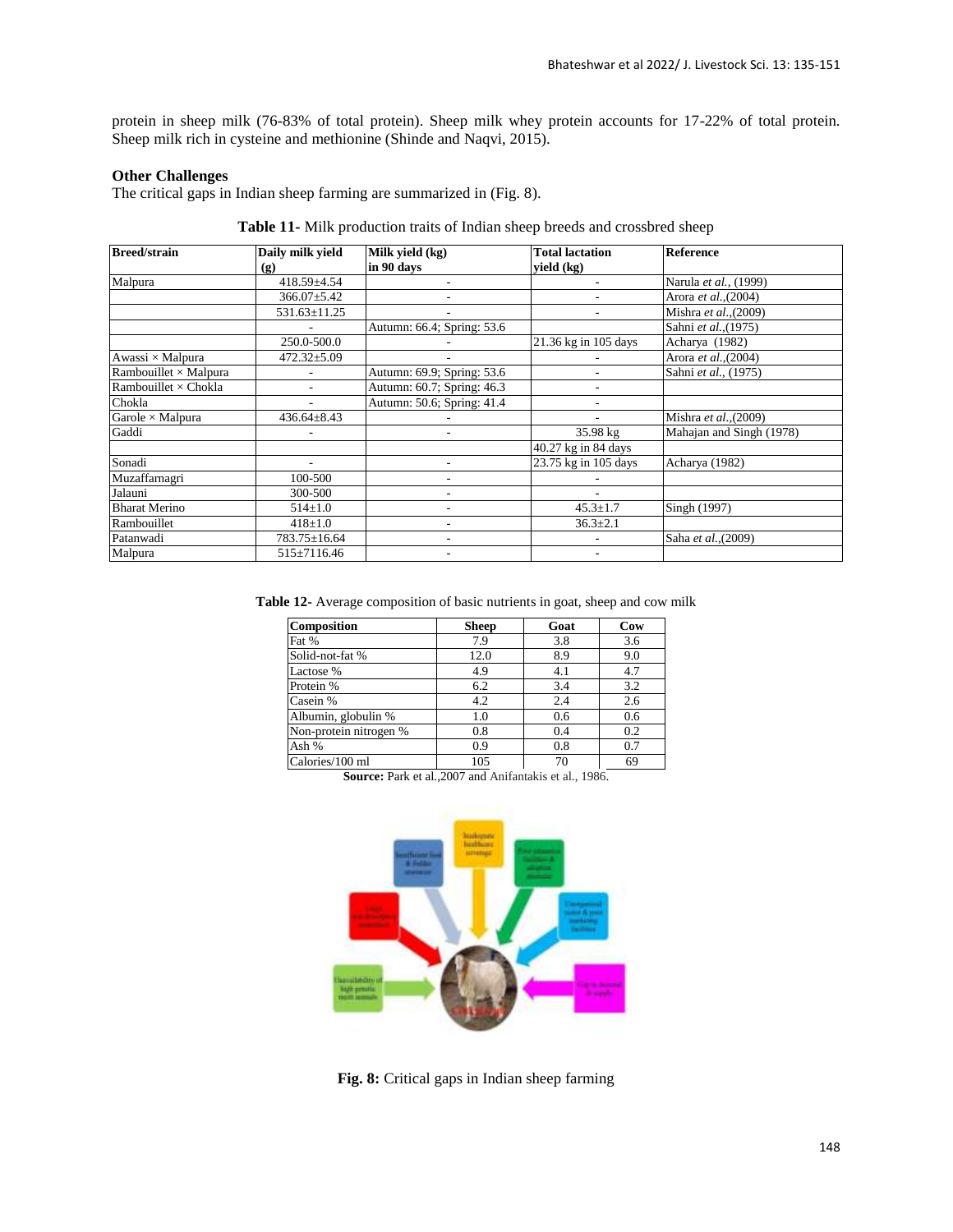### **Conclusion and recommendations**

Sheep husbandry in India is an age-old business where the real stakeholders of the genetic diversity of sheep have been the rural poor farmers and graziers. However, it was seen that the real stakeholders were kept out of the picture while formulating breeding strategies and executing the research objectives. The new-age approach must ensure the active participation of the end-user along with his involvement in carrying out the research and development programs. The following points may be emphasized while formulating the breeding and management objectives.

Farmer's participatory approach should be followed by working hand in hand with the farmers on their sheep flocks with scientific data recording and management. Genetic improvement of sheep for mutton and wool using both farm and field units should be strengthened.

Selection on body weight gain, or live weight at market age, usually six months, which is heritable, should be encouraged to improve the body weight gains and efficiency of conversion of most indigenous breeds. Prolificacy may be incorporated in the breeds wherever possible using prolific Garole sheep, looking into the fact that nutritional and environmental stress is avoided at the best possible and availability of milk with nourished ewes.

Apparel wool production may be intensified only in the temperate areas such as the northern temperate hilly region and Nilgiri and Kodai hills of the southern region. In these areas,  $3/4<sup>th</sup>$  crosses of Rambouillet or Merino including Bharat Merino may be propagated in addition to Kashmir Merino and annual clips may be obtained to meet the requirements for apparel manufacture. The carpet-type wool-producing breeds such as Nali, Chokla, Patanwadi, Marwari, Magra, Jaisalmeri, Pugal, Bhakarwal, Gurez, Gaddi and Rampur Bushair etc. should be further improved through selective breeding by the distribution of good quality rams of the respective breeds. Efforts should also be made to introduce luster in indigenous carpet wool breeds to harvest maximum returns.

Selection within breeds and pure breeding for most native breeds should be followed for bringing genetic improvement in body weights and mutton characteristics. Selection intensity should be enhanced and germplasm of outstanding merit must be used by covering a large sheep population. Grading up with native breeds such as Muzaffarnagri, Malpura, Mandya etc. may be tried for the non-descript poor-performing breeds for higher growth rate.

The scientific approach for management of breeding, lambing, nutrition, housing, and healthcare must be followed for reducing the losses and fetching more returns to the end-user. A co-operative approach in sheep husbandry at least at a village level may be tried and adopted for better breeding practices, fixation of the prices and net economic benefit to the end-user.

# **References**

- 1) Acharya RM, 1982. Sheep and goat breeds of India.FAO Animal Production and Health Paper.United Nations, Rome, Italy pp 30.
- 2) Adegbeye M, Reddy PRK, Obaisi A, Elghandour M, Oyebamiji K, Salem A, Morakinyo-Fasipe OT, Cipriano-Salazar M, Camacho-Diaz LM, 2020. Sustainable agriculture options for production, greenhouse gasses and pollution alleviation, and nutrient recycling in emerging and transitional nations-An overview. Journal of Cleaner Production 242: 118319.
- 3) Anifantakis EM, Rosakis B, Ramou C, 1980. TravauxScientifiques de l'InstitutTechnologiqueSuperieur des Industries Alimentaires (Scientific work of the Technology Institut for Nutrition Industries). Plovdiv, Bulgaria, Tom, XXVII, CB1.
- 4) Anifantakis, EM, 1986. Comparison of physico-chemical properties of ewe and cow's milk. FIL-IDF Bulletin 202: 42-53.
- 5) Anon, 2017. Annual Report.ICAR-Central Sheep and Wool Research Institute, Avikanagar
- 6) APEDA, 2021. Agricultural and processed food products export development authority. Ministry of commerce and Industry, Government of India. http://www. http://apeda.gov.in/apedawebsite/SubHead\_Products/Sheep\_Goat\_Meat.htm
- 7) Arora AL, Prince LLL, Prakash V, Paswan C, Swarnkar CP, Kumar J, Shrivastava MK,Sharma RR, 2010. Improving prolificacy in sheep for mutton production. Sub-project: Improving prolificacy in Malpura sheep through Garole inheritance and enhancing milk production using Patanwadi sheep. Annual report, Central Sheep and Wool Research Institute, Avikanagar pp 17-18.
- 8) Arora AL, Sharma RC, Narula HK, 2004. Evaluation of Awassi × Malpura half-bred sheep in semi-arid region of Rajasthan. Indian Journal of Animal Science 74: 1219-1222.
- 9) Arora R,Bhatia S, 2004. Genetic structure of Muzzafarnagri sheep based on microsatellite analysis. Small Ruminant Research 54:227-230.
- 10) Arora R, Bhatia S, Sodhi M, Sahana G, Mukesh M, Ahlawat SPS, 2005. The profilicemicrosheep of India Garole. National Bureau of Animal Genetic Resources, Haryana. Monograph 18: 1-18.
- 11) Arranz JJ, Bayon Y, Primitivo FS, 1998. Genetic relationships among Spanish sheep using microsatellites. Animal Genetics 29(9):435-440.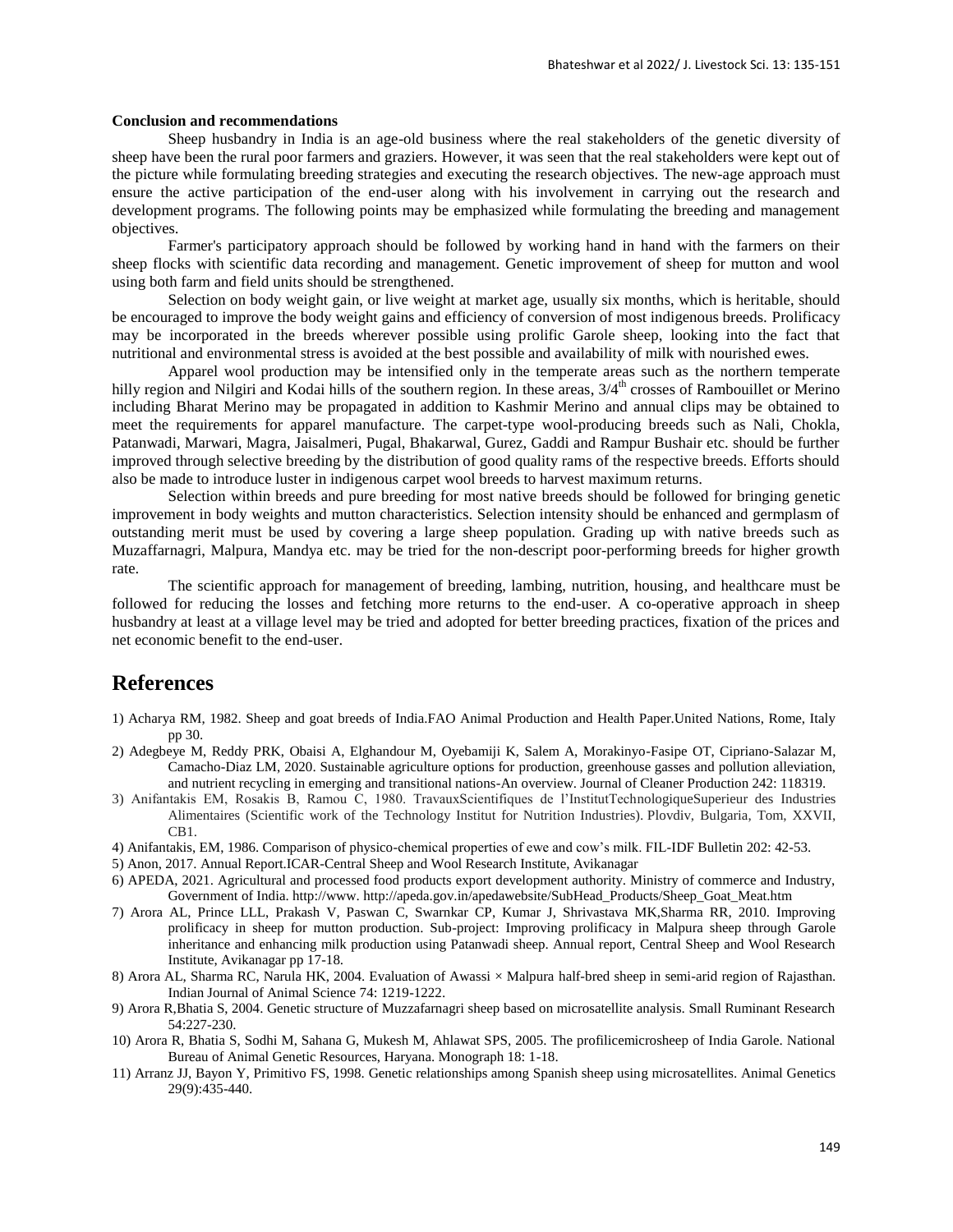- 12) Arranz JJ, Bayon Y, Primitivo FS, 2001. Genetic variation at microsatellite loci in Spanish sheep. Small Ruminant Research, 39:3-10.
- 13) Atti N, Mahouachi M, 2011. The effects of diet, slaughter weight, and docking on growth, carcass composition and meat quality of fat-tailed Barbarine lambs: A review. Tropical Health and Animal Production 43: 1371-1378.
- 14) Basic Animal Husbandry Statistics, 2020. http://www.dahd.nic.in
- 15) Bhatia S, Arora R, 2005. Biodiversity and conservation of Indian sheep genetic resources an overview. Asian-Australasian Journal of Animal Science 18(10): 1387-1402.
- 16) DAHDF, 2013. Estimated livestock population breed wise. Based on breed survey.Ministry of agriculture and farmers welfare, GoI.Animal husbandry statistics division, krishibhawan, New Delhi.
- 17) Davidson A, 1999. Oxford companion to food oxford university press, Canada. 1st (Ed.) pp 290-293.
- 18) FAO, 2012. Food and agriculture organization of the united nations. OECD-FAO agricultural outlook 2012-2021.
- 19) FAOSTAT, 2019. The state of food and agriculture.
- 20) Gogaev O.K., Demurova A.R., Nakonechnyy Y.V., Basaeva M.D. 2021. Effect of feeding on morphological skin parameters in pregnant Tushin ewes of North Caucasus. Journal of Livestock Science 12: 50-51. doi. 10.33259/JLivestSci.2021.50-51
- 21) Haenlein, GFW, 1992. Role of goat meat and milk in human nutrition. In: International Conference on Goat. New Delhi, India pp 575.
- 22) Inal S., Coskun B., Dinc D.A., Cam M. 2021. Reproductive parameters of primiparous Awassi sheep and mortality rates of their lambs in steppe climates. Journal of Livestock Science 12: 262-267 doi. 10.33259/JLivestSci.2021.262-267
- 23) http://cswri.res.in/breed\_profiles.asp
- 24) http://www.nariphaltan.org
- 25) http://www.texmin.nic
- 26) https://nbagr.icar.gov.in/en/kajali-sheep
- 27) Kadam V, 2021. Wool production and quality in Indian perspective. In: Kadam V (Ed.), Sheep Wool & Mutton: Production and Value Addition. e-Book from MANAGE, Hyderabad, pp 92-96.
- 28) Karim SA, Shinde AK, 2008. Role of sheep and goats in milk production and nutritional security of poor villagers. In: national seminar on emerging opportunity for commercialization of dairy, NDRI, Karnal, 6-7 November.
- 29) Karthik D, Suresh J, Reddy YR, Sharma GRK, Ramana JV, Gangaraju G, Reddy YPK, Yasaswini D, Adegbeye MJ, Reddy PRK, 2021. Farming systems in sheep rearing: Impact on growth and reproductive performance, nutrient digestibility, disease incidence and heat stress indices.PLoS ONE 16(1): e0244922.
- 30) Kiyanzad MR, 2005. Comparison of carcass composition of Iranian fat-tailed sheep. Asian-Australian Journal of Animal Science 18: 1348-1352.
- 31) Kochewad SA, Meena LR, Kumar S, Kumar V, Meena LK, 2017. Sheep rearing systems and their productive performances-A review. Trends in Biosciences 10(9): 1716-1719.
- 32) Kulkarni MD, Khanvilkar AV, Yadav GB, Khasnis MW, Ambore BN, 2008. Sheep management for upliftment of marginal farmers. Veterinary World 1: 378-379.
- 33) Kumar A, Misra SS, Chopra A, Narula HK, Sharma RC, Gowane GR. 2021. Sheep breeding in north-western arid and semiarid regions of India: An overview. Indian Journal of Small Ruminants (The) 27(1): 1-10.
- 34) Kumar S, Kolte AP, Mishra AK, Arora AL, Singh VK, 2006. Identification of Fec B mutation in Garole x Malpura sheep and its effect on litter size. Small Ruminant Research 64: 305-310.
- 35) Mahajan JM, Singh VK, 1978. Milk yield of Gaddi ewes and its relationship with lamb growth. Indian Veterinary Journal 55: 550-553.
- 36) Mbow C, Rosenzweig C, Barioni LG, Benton T, Herrero M,Krishnapillai M, 2019. IPCC Special report on climate change and land. Chapter 5: Food Security IPCC: Geneva, Switzerland.
- 37) Merrouchi L., Bouammar B., Fantazi K.,. Aouidane L 2021. The impact of small ruminants breeding in the operation of oasian agricultural farms in Algeria. Journal of Livestock Science 12: 147-154 Doi. 10.33259/JLivestSci.2021.147-154
- 38) Mishra AK, Arora AL, Kumar S, Kumar S, Singh VK, 2007. Improving productivity of Malpura breed by crossbreeding with prolific Garole sheep in India.Small Ruminant Research 70: 159-164.
- 39) Mishra AK, Arora AL, Prince LLL, 2009. Effect crossing prolific Garole sheep with Malpura on milk yield. Indian Veterinary Journal 86: 316-317.
- 40) Mishra SP, Mishra C, Sahoo SS, 2017. Crossbreeding experiments in India Lessons to learnand voyage to future. The Pharma Innovation Journal. 6(10): 32-35.
- 41) Mohapatra A, Shinde AK, 2018. Fat-tailed sheep an important sheep genetic resource for meat production in tropical countries: an overview. Indian Journal of Small Ruminants 24(1): 1-17.
- 42) Naqvi SMK, Gadekar YP, Shinde AK, 2016.Role of small ruminants in the Indian meat Industry. International symposium and VII Conference of Indian Meat Science Association (IMSACON-VII) on New Horizons for Augmenting Meat Production and Processing to Ensure Nutritional Security, Food Safety and Environmental Sustainability held at GADVASU, Ludhiana on 10-12 Nov., pp 182-190.
- 43) Naqvi SMK, Gowane GR, Sharma RC, 2014. Conference: XI national symposium on harmonizing phenomics and genomics for sustainable management of livestock for development of rural masses. February, 6-7, SOCDAB, NBAGR, Karnal.